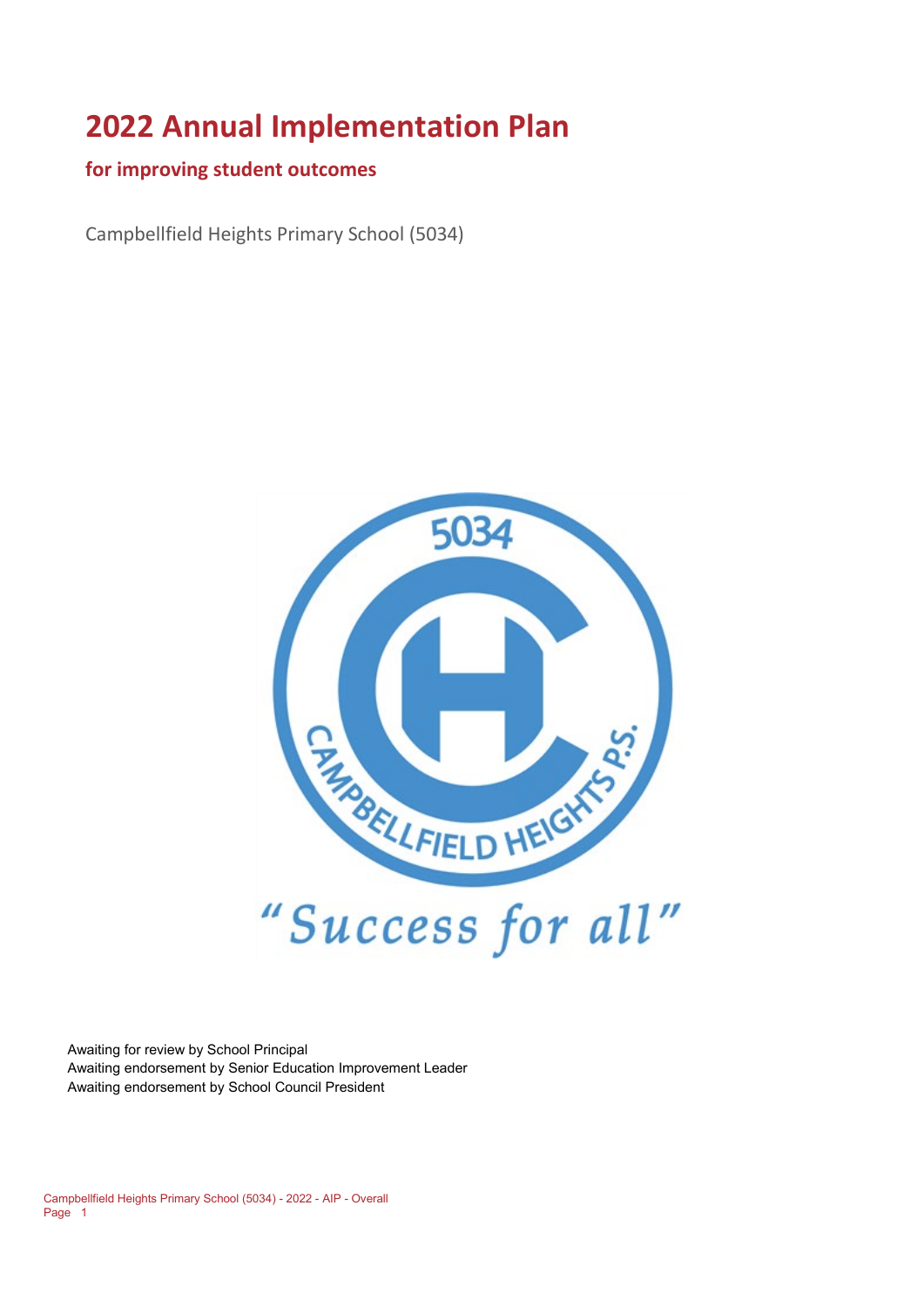# **Self-evaluation Summary - 2022**

|                                        | <b>FISO 2.0 Dimensions</b>                                                                                                                                                                                                   | <b>Self-evaluation Level</b> |
|----------------------------------------|------------------------------------------------------------------------------------------------------------------------------------------------------------------------------------------------------------------------------|------------------------------|
| <b>Teaching and</b><br><b>Learning</b> | Documented teaching and learning program based on the Victorian<br>Curriculum and senior secondary pathways, incorporating extra-curricula<br>programs                                                                       | Evolving                     |
|                                        | Use of common and subject-specific high impact teaching and learning<br>strategies as part of a shared and responsive teaching and learning model<br>implemented through positive and supportive student-staff relationships |                              |

| <b>Assessment</b> | Systematic use of assessment strategies and measurement practices to<br>obtain and provide feedback on student learning growth, attainment and<br>wellbeing capabilities | Evolving |
|-------------------|--------------------------------------------------------------------------------------------------------------------------------------------------------------------------|----------|
|                   | Systematic use of data and evidence to drive the prioritisation,<br>development, and implementation of actions in schools and classrooms.                                |          |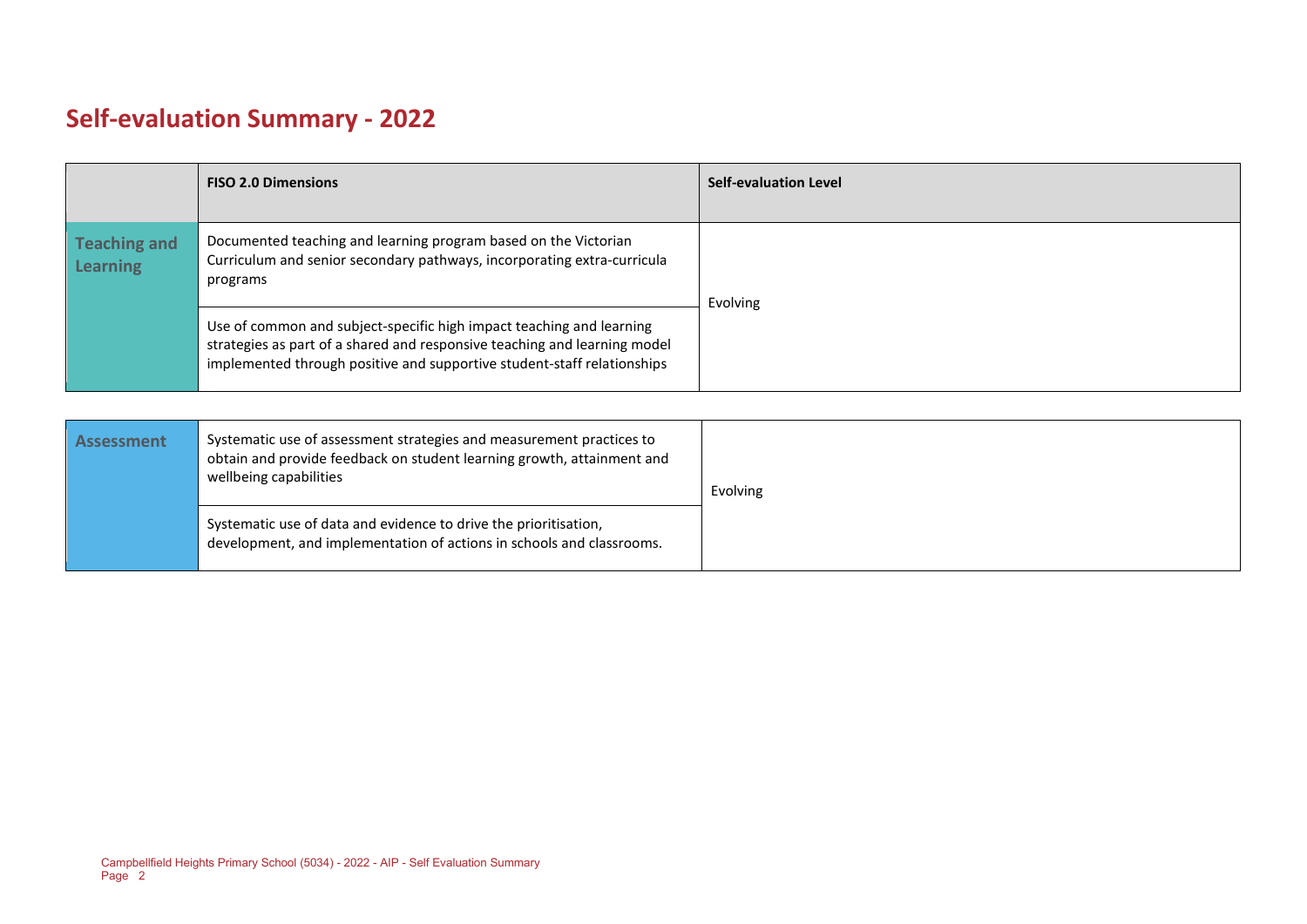| Leadership | The strategic direction and deployment of resources to create and reflect<br>shared goals and values; high expectations; and a positive, safe and orderly<br>learning environment | Embedding |
|------------|-----------------------------------------------------------------------------------------------------------------------------------------------------------------------------------|-----------|
|            | Shared development of a culture of respect and collaboration with positive<br>and supportive relationships between students and staff at the core                                 |           |

| <b>Engagement</b> | Activation of student voice and agency, including in leadership and learning,<br>to strengthen students' participation and engagement in school                                       |          |
|-------------------|---------------------------------------------------------------------------------------------------------------------------------------------------------------------------------------|----------|
|                   | Strong relationships and active partnerships between schools and<br>families/carers, communities, and organisations to strengthen students'<br>participation and engagement in school | Emerging |

| <b>Support</b> | Responsive, tiered and contextualised approaches and strong relationships<br>to support student learning, wellbeing and inclusion                                         |           |
|----------------|---------------------------------------------------------------------------------------------------------------------------------------------------------------------------|-----------|
|                | Effective use of resources and active partnerships with families/carers,<br>specialist providers and community organisations to provide responsive<br>support to students | Embedding |

| Enter your reflective comments | Due to industrial action, FISO evaluation could not be completed in term 4.<br>Please see FISO reflection document attached below.                                                                        |
|--------------------------------|-----------------------------------------------------------------------------------------------------------------------------------------------------------------------------------------------------------|
| <b>Considerations for 2022</b> | Activating student voice and agency<br>DET Tutoring Learning Initiative<br>HITs and Instructional Model (allotted worktime)<br>Strengthen numeracy strategies<br>Wellbeing needs identified and supported |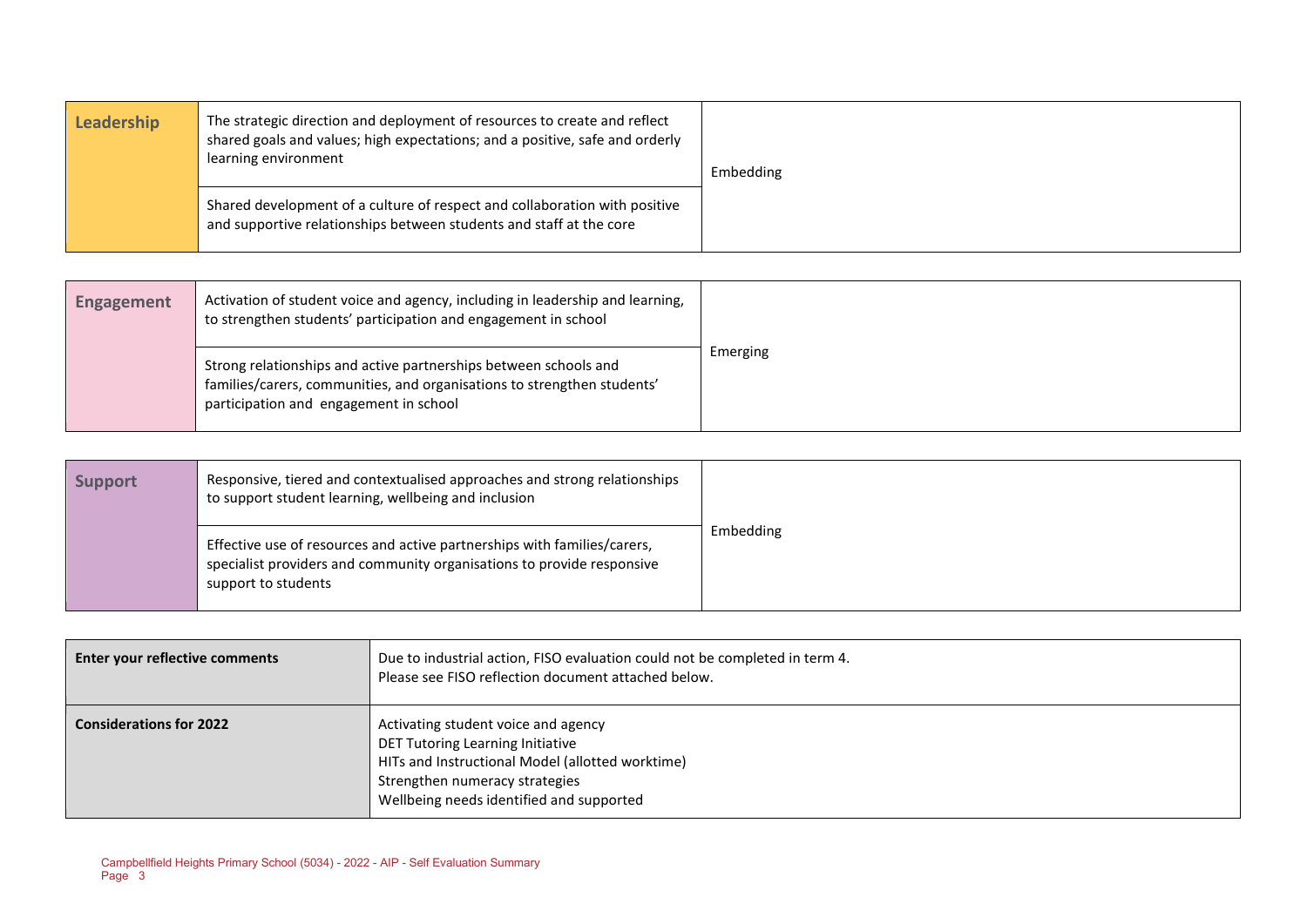|                                  | Enhance reflective practice<br>Building capacity of middle leaders<br>Refine and improve use of IEPs<br>Respectful Relationships |
|----------------------------------|----------------------------------------------------------------------------------------------------------------------------------|
| Documents that support this plan | Staff FISO Evaluation Merge Term 3 2021.docx (0.14 MB)                                                                           |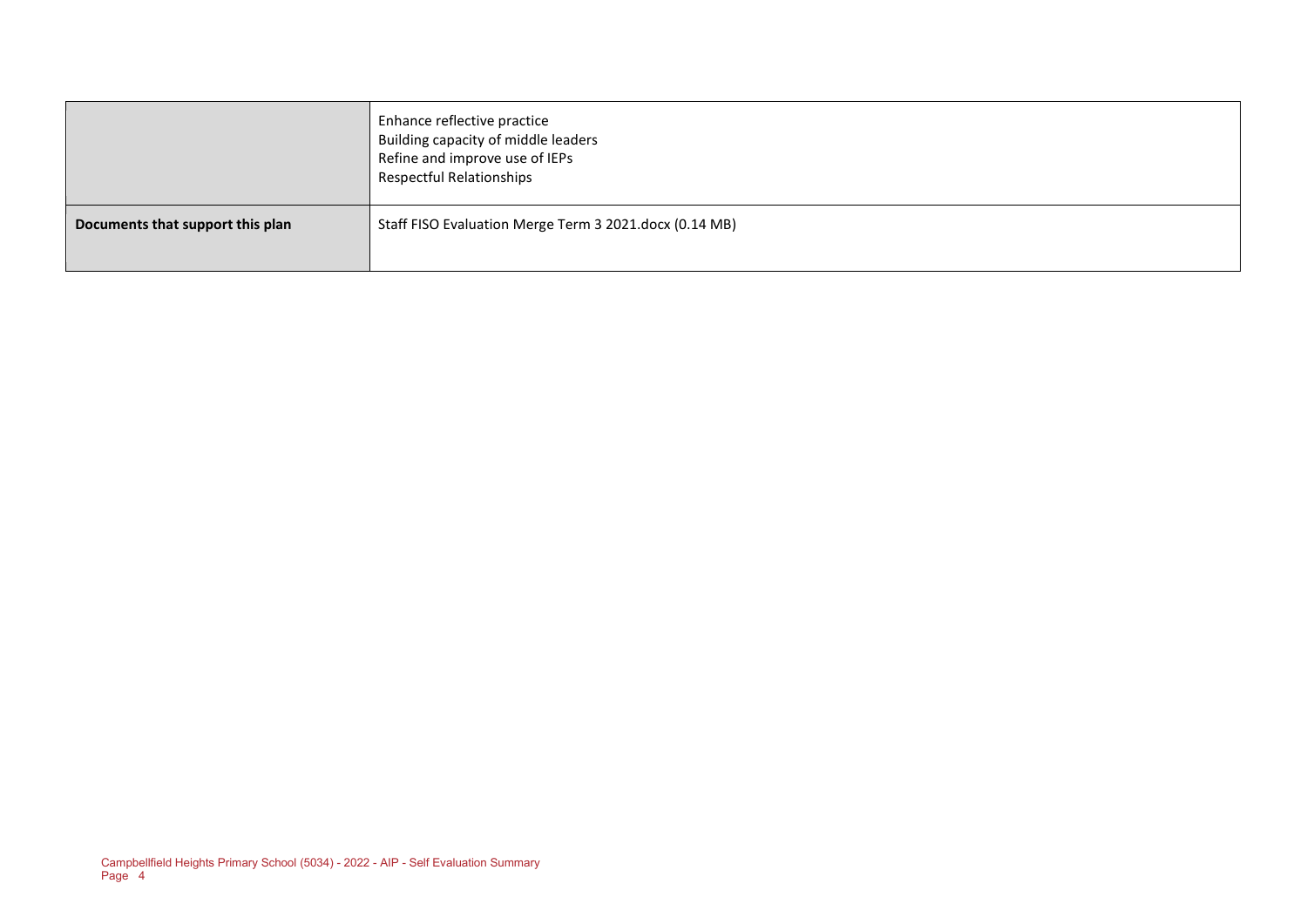# **SSP Goals Targets and KIS**

| Goal 1                                                  | <b>2022 Priorities Goal</b><br><br><br>Some of our students have thrived in the remote learning environment, others have maintained their learning progress, and some<br>need extra learning and wellbeing support despite the best efforts of their teachers and families. In 2022 we will continue to focus<br>on student learning - with an increased focus on numeracy - and student wellbeing through the 2022 Priorities Goal, a learning Key<br>Improvement Strategy and a wellbeing Key Improvement Strategy. We will teach and support each student at their point of need<br>and in line with FISO. |
|---------------------------------------------------------|---------------------------------------------------------------------------------------------------------------------------------------------------------------------------------------------------------------------------------------------------------------------------------------------------------------------------------------------------------------------------------------------------------------------------------------------------------------------------------------------------------------------------------------------------------------------------------------------------------------|
| Target 1.1                                              | Support for the 2022 Priorities                                                                                                                                                                                                                                                                                                                                                                                                                                                                                                                                                                               |
| Key Improvement Strategy 1.a<br>Priority 2022 Dimension | Learning - Support both those who need extra support and those who have thrived to continue to extend their learning, especially in<br>numeracy                                                                                                                                                                                                                                                                                                                                                                                                                                                               |
| Key Improvement Strategy 1.b<br>Priority 2022 Dimension | Wellbeing - Effectively mobilise available resources to support students' wellbeing and mental health, especially the most vulnerable                                                                                                                                                                                                                                                                                                                                                                                                                                                                         |
| Goal 2                                                  | Improve student outcomes and maximise learning growth and achievement of all students in literacy and numeracy.                                                                                                                                                                                                                                                                                                                                                                                                                                                                                               |
| Target 2.1                                              | Increase NAPLAN reading Year 3 top 2 bands from 17 per cent in 2019 to 37 per cent or above by 2024.                                                                                                                                                                                                                                                                                                                                                                                                                                                                                                          |
| Target 2.2                                              | Increase NAPLAN reading Year 5 top 2 bands from 0 per cent in 2019 to 10 per cent or above by 2024.                                                                                                                                                                                                                                                                                                                                                                                                                                                                                                           |
| Target 2.3                                              | Increase NAPLAN numeracy Year 3 top 2 bands from 22 per cent in 2019 to 32 per cent or above by 2024.                                                                                                                                                                                                                                                                                                                                                                                                                                                                                                         |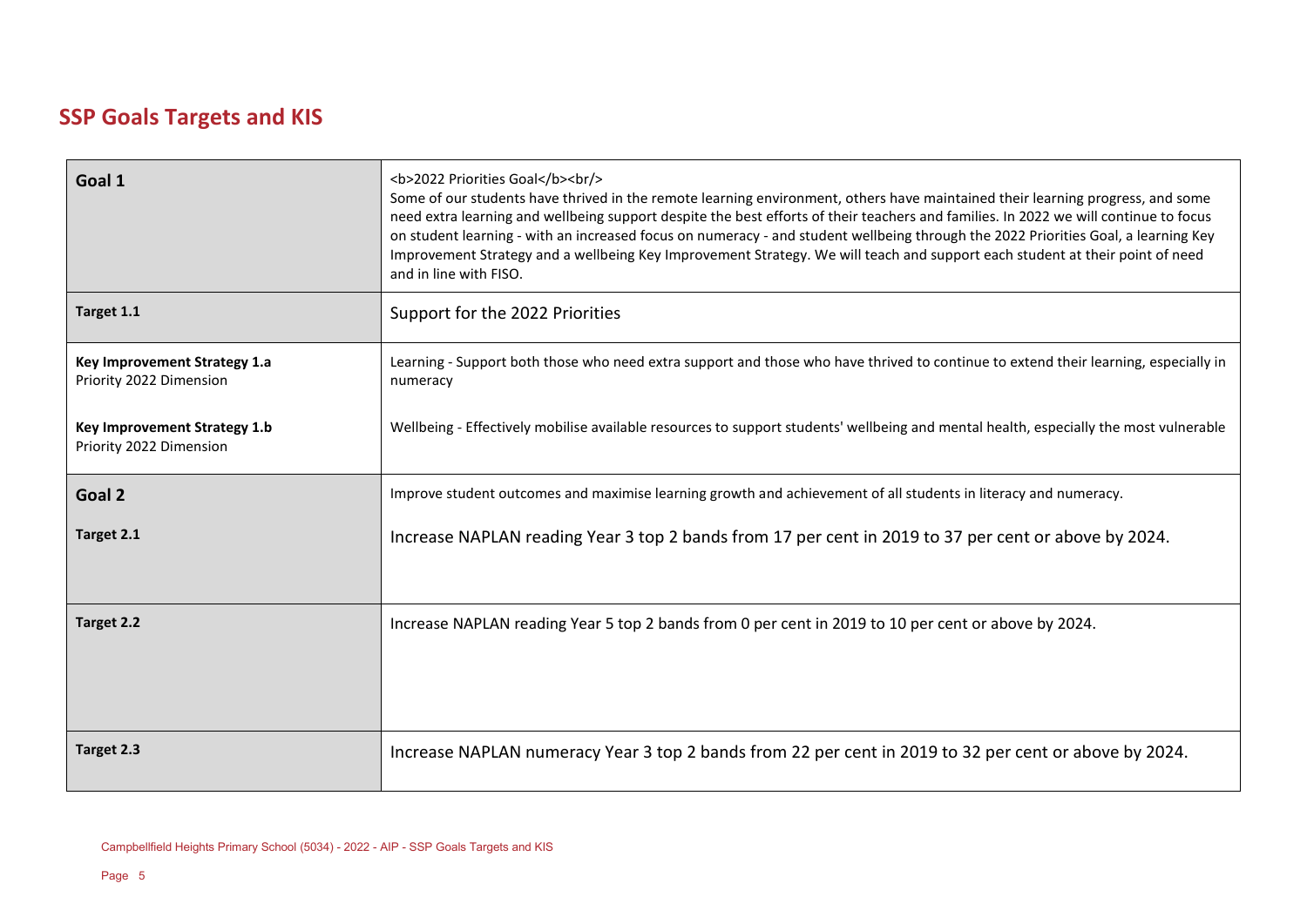| Target 2.4                                                                  | Increase NAPLAN numeracy Year 5 top 2 bands from 0 per cent in 2019 to 10 per cent or above by 2024.                                                                                                                                                                                                                          |
|-----------------------------------------------------------------------------|-------------------------------------------------------------------------------------------------------------------------------------------------------------------------------------------------------------------------------------------------------------------------------------------------------------------------------|
| Target 2.5                                                                  | To increase Numeracy At and Above Benchmark Growth Year 3-5 from 70 per cent in 2019 to 73 per cent in<br>2024.                                                                                                                                                                                                               |
| Target 2.6                                                                  | To increase Reading Above Benchmark Growth Year 3-5 from 6 per cent in 2019 to 16 per cent in 2024.                                                                                                                                                                                                                           |
| Target 2.7                                                                  | To increase the percentage of Equity Funded students achieving middle relative growth in reading at year 5 from 36 per<br>cent in 2019 to 44 per cent in 2024.<br>To increase the percentage of Equity Funded students achieving high relative growth in reading at year 5 from 0 per cent<br>in 2019 to 10 per cent in 2024. |
| <b>Key Improvement Strategy 2.a</b><br><b>Building practice excellence</b>  | Embed an Instructional model consistently across the school.                                                                                                                                                                                                                                                                  |
| <b>Key Improvement Strategy 2.b</b><br><b>Evaluating impact on learning</b> | Build teacher capability to utilise data and a range of assessment strategies to teach to a student's point of learning.                                                                                                                                                                                                      |
| <b>Key Improvement Strategy 2.c</b>                                         | Implement high-impact teaching strategies.                                                                                                                                                                                                                                                                                    |

÷.

╼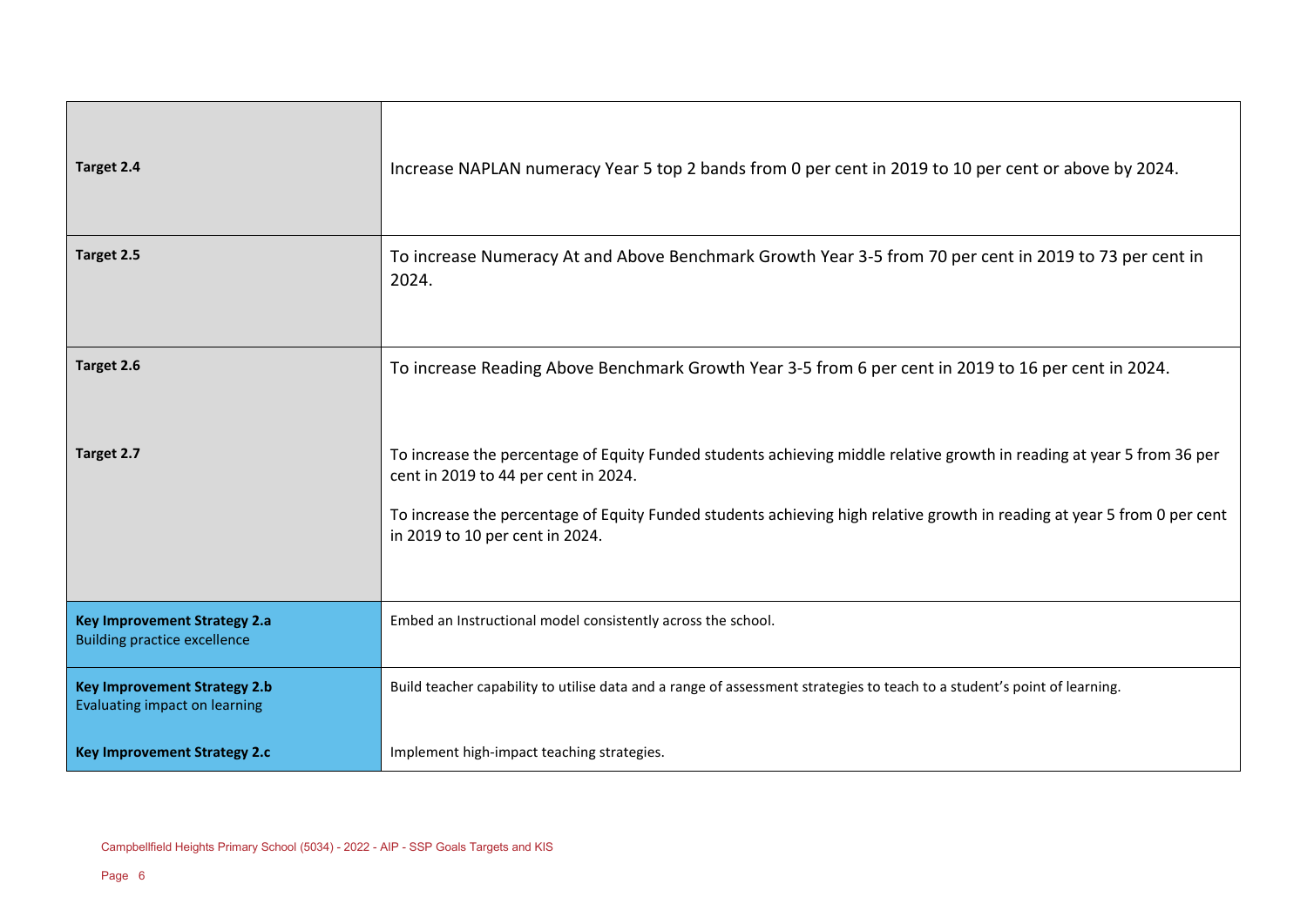| Evidence-based high-impact teaching<br>strategies                          |                                                                                             |
|----------------------------------------------------------------------------|---------------------------------------------------------------------------------------------|
| <b>Key Improvement Strategy 2.d</b><br><b>Building practice excellence</b> | Build teacher capacity to differentiate the learning to meet individual need.               |
| Goal 3                                                                     | Improve student engagement, agency and voice in their learning.                             |
| Target 3.1                                                                 | By 2024 positive responses in the Attitudes to School survey Years 4 - 6 will increase for: |
|                                                                            | • Motivation and interest from 84 per cent (2019) to 87 per cent (2024)                     |
|                                                                            | • Student voice and agency from 81 per cent (2019) to 84 per cent (2024)                    |
|                                                                            | • Respect for Diversity from 78 per cent (2019) to 81 per cent (2024)                       |
|                                                                            | • Sense of confidence from 84 per cent (2019) to 87 per cent (2024)                         |
| Target 3.2                                                                 | By 2024 positive responses in the School Staff Survey (Prim/Teach) will increase for:       |
|                                                                            | • Academic Emphasis from 37 per cent to (2019) to 45 per cent (2024)                        |
|                                                                            | • Collective Efficacy from 48 per cent (2019) to 56 per cent (2024)                         |
|                                                                            | • Promote student ownership of learning from 79 per cent (2019) to 82 per cent (2024)       |
|                                                                            | • Understand formative assessment from 86 per cent (2019) to 89 per cent (2024)             |
|                                                                            | • Use high impact teaching strategies from 64 per cent (2019) to 69 per cent (2024)         |
|                                                                            | • Use student feedback  from 64 per cent (2019) to 69 per cent (2024)                       |
|                                                                            | • Understand how to analyse data from 64 per cent (2019) to 69 per cent (2024)              |
| Target 3.3                                                                 | By 2024 positive responses in the Parent Opinion Survey will increase for:                  |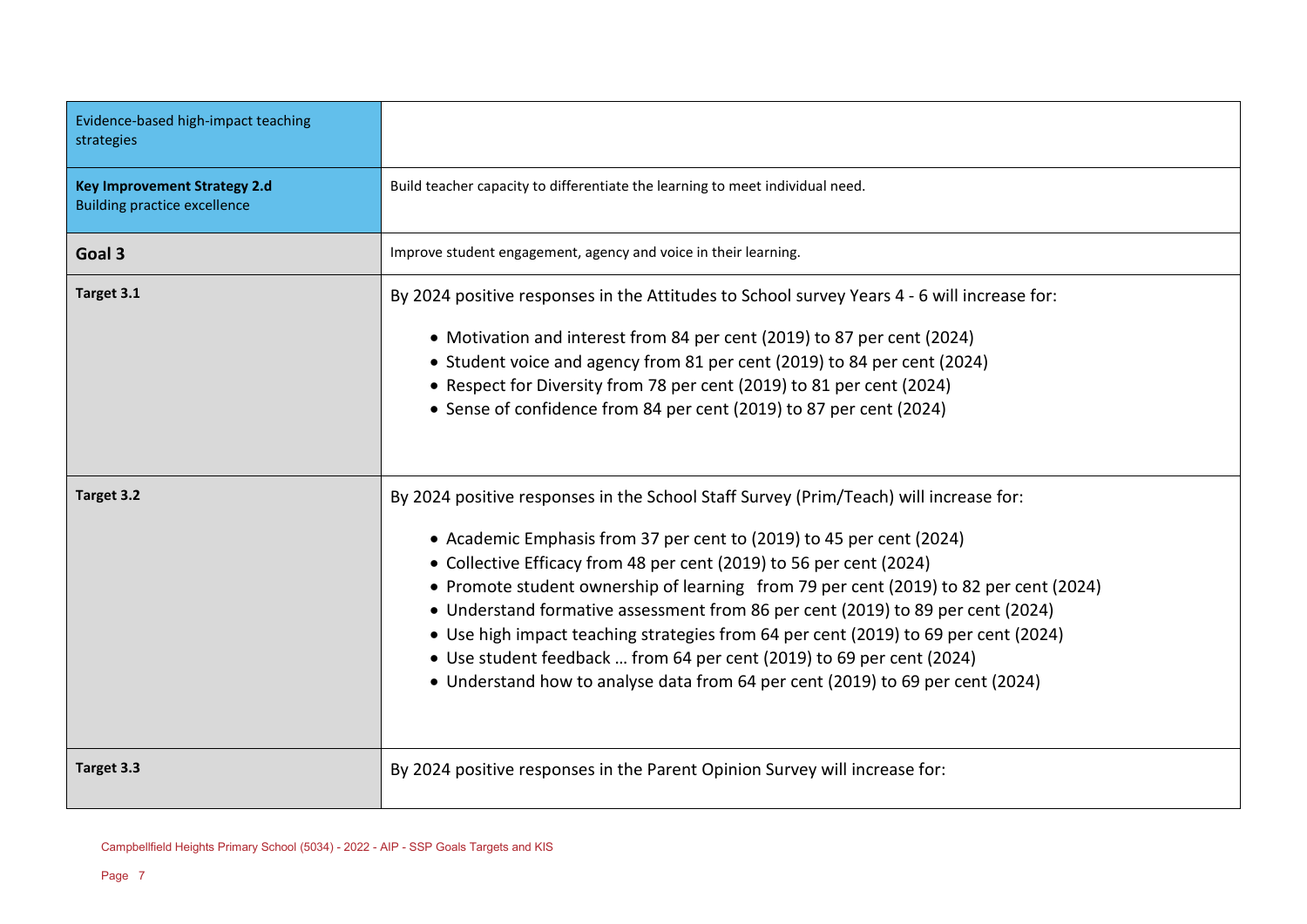|                                                                                                | • Effective teaching from 91 per cent (2019) to 94 per cent (2024)                                                                                                                                                                                            |
|------------------------------------------------------------------------------------------------|---------------------------------------------------------------------------------------------------------------------------------------------------------------------------------------------------------------------------------------------------------------|
| Target 3.4                                                                                     | To decrease the number of 20 plus days from 30 per cent of students in 2019 to below 20 per cent of students<br>in 2024.                                                                                                                                      |
| <b>Key Improvement Strategy 3.a</b><br><b>Empowering students and building school</b><br>pride | Develop and implement a school wide framework for student voice and agency.                                                                                                                                                                                   |
| <b>Key Improvement Strategy 3.b</b><br>Intellectual engagement and self-awareness              | Build teacher capacity to understand and apply metacognitive practices and evidence based high impact teaching strategies.                                                                                                                                    |
| <b>Key Improvement Strategy 3.c</b><br>Setting expectations and promoting inclusion            | Develop and implement whole school approaches to inclusion focussing on student engagement in learning.                                                                                                                                                       |
| Goal 4                                                                                         | Improve student learning through enhanced parent engagement.                                                                                                                                                                                                  |
| Target 4.1                                                                                     | By 2024 positive responses in the School Staff Survey (Prin/Teach) will increase for:<br>• Trust in students and parents from 35 per cent (2019) to 43 per cent (2024)<br>• Parent and community involvement from 41 per cent in (2019) to 49 per cent (2024) |
| Target 4.2                                                                                     | By 2024, Positive responses in the Parent Opinion Survey will increase for:                                                                                                                                                                                   |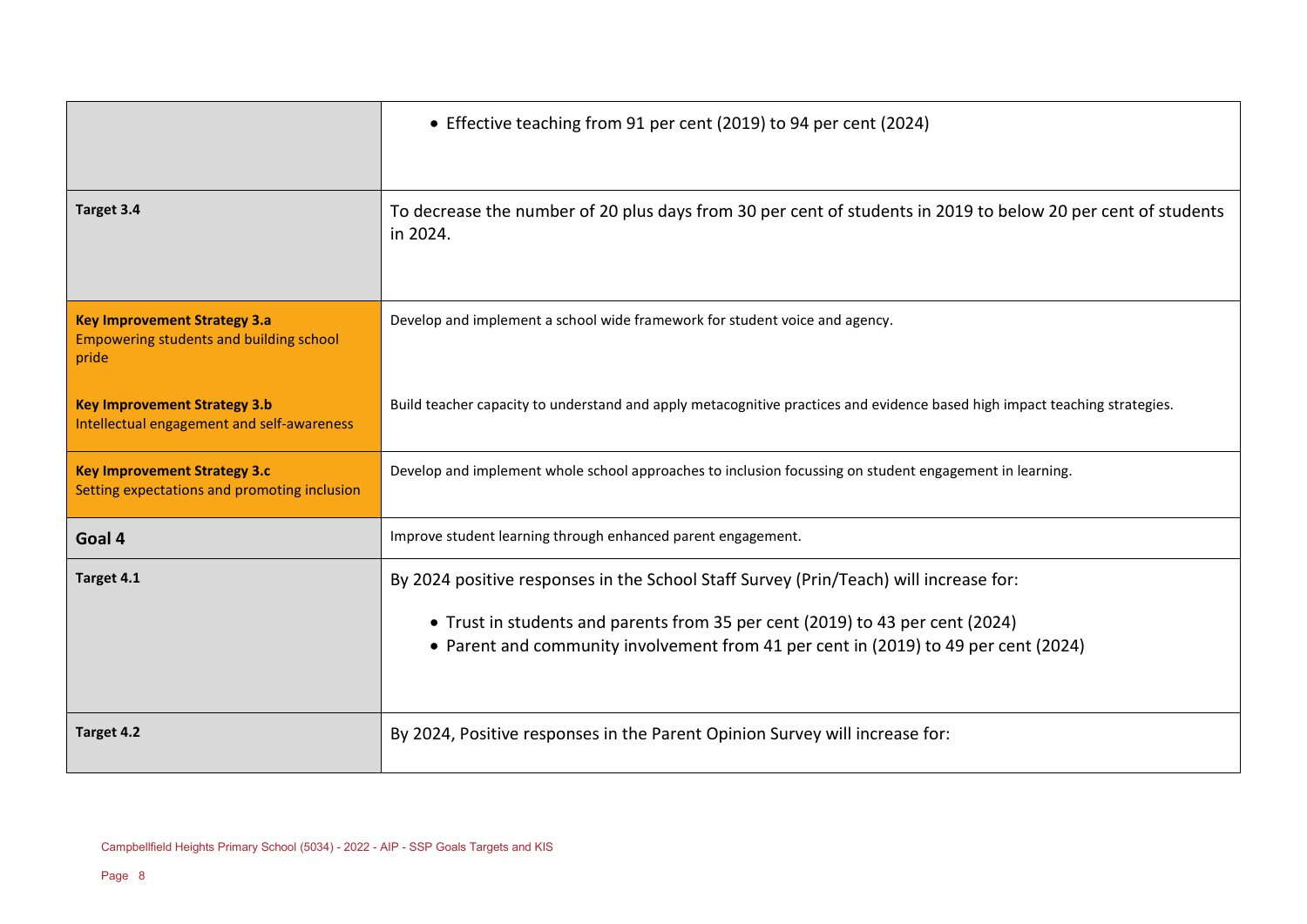|                                                                       | • Parent participation and involvement from 79 per cent (2019) to 82 per cent (2024)        |
|-----------------------------------------------------------------------|---------------------------------------------------------------------------------------------|
| <b>Key Improvement Strategy 4.a</b><br><b>Building communities</b>    | Enhance learning partnerships between the students, staff and families.                     |
| <b>Key Improvement Strategy 4.b</b><br>Parents and carers as partners | Develop methods of communication and establish meaningful partnerships with parents/carers. |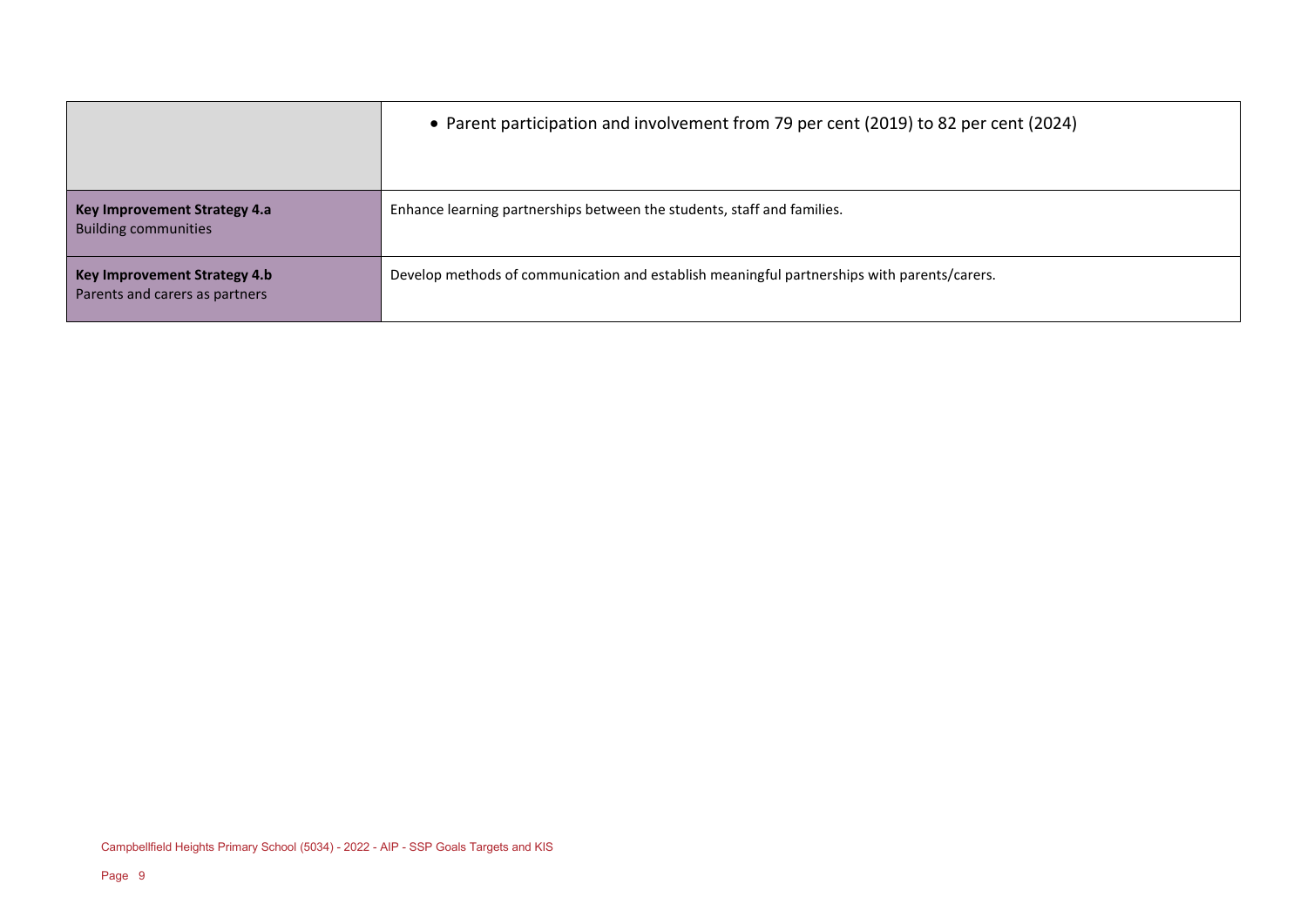### **Select Annual Goals and KIS**

| <b>Four Year Strategic Goals</b>                                                                                                                                                                           | Is this selected<br>for focus this<br>year? | <b>Four Year Strategic Targets</b>                                                                      | 12 month target<br>The 12 month target is an incremental step<br>towards meeting the 4-year target, using the same<br>data set.                                                                                                                                                                                                                                                                                                                       |
|------------------------------------------------------------------------------------------------------------------------------------------------------------------------------------------------------------|---------------------------------------------|---------------------------------------------------------------------------------------------------------|-------------------------------------------------------------------------------------------------------------------------------------------------------------------------------------------------------------------------------------------------------------------------------------------------------------------------------------------------------------------------------------------------------------------------------------------------------|
| <b>2022 Priorities Goal</b><br><br><br>Some of our students have thrived in the<br>remote learning environment, others<br>have maintained their learning progress,<br>and some need extra learning and<br> | Yes                                         | Support for the 2022 Priorities                                                                         | Increase the overall percentage of students<br>at or above level against the Victorian<br>Curriculum in Mathematics - Number and<br>Algebra from 57% to 62%<br>Increase the school-wide positive<br>endorsement of the AtoSS factor 'Individual<br>Social and Emotional Wellbeing' from 78% to<br>81%<br>Increase the positive endorsement of the<br>AtoSS factor 'Individual Social and Emotional<br>Wellbeing' from 68% to 73% for Year 4-6<br>boys |
| Improve student outcomes and<br>maximise learning growth and<br>achievement of all students in literacy<br>and numeracy.                                                                                   | Yes                                         | Increase NAPLAN reading Year 3 top 2 bands from 17 per<br>cent in 2019 to 37 per cent or above by 2024. | Increase NAPLAN reading Year 3 top 2 bands<br>to 21 per cent or above in 2022.                                                                                                                                                                                                                                                                                                                                                                        |
|                                                                                                                                                                                                            |                                             | Increase NAPLAN reading Year 5 top 2 bands from 0 per cent in<br>2019 to 10 per cent or above by 2024.  | Increase NAPLAN reading Year 5 top 2 bands<br>to 4 per cent or above in 2022.                                                                                                                                                                                                                                                                                                                                                                         |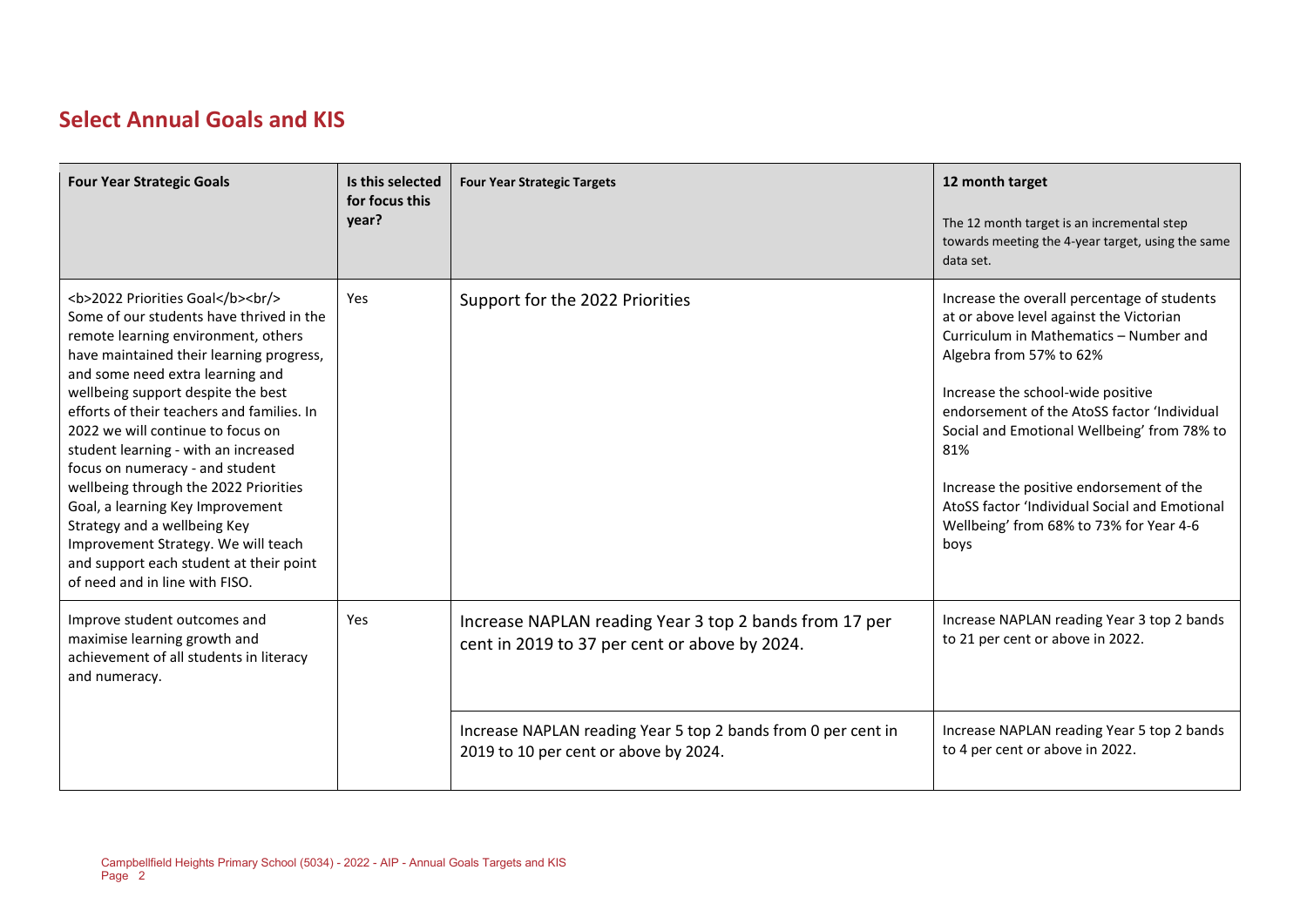|  | Increase NAPLAN numeracy Year 3 top 2 bands from 22 per<br>cent in 2019 to 32 per cent or above by 2024.                                                          | Increase NAPLAN numeracy Year 3 top 2<br>bands to 26 per cent or above in 2022.                                                          |
|--|-------------------------------------------------------------------------------------------------------------------------------------------------------------------|------------------------------------------------------------------------------------------------------------------------------------------|
|  | Increase NAPLAN numeracy Year 5 top 2 bands from 0 per<br>cent in 2019 to 10 per cent or above by 2024.                                                           | Increase NAPLAN numeracy Year 5 top 2<br>bands to 4 per cent or above in 2022.                                                           |
|  | To increase Numeracy At and Above Benchmark Growth Year<br>3-5 from 70 per cent in 2019 to 73 per cent in 2024.                                                   | To increase Numeracy At and Above<br>Benchmark Growth Year 3-5 to 72 per cent in<br>2022.                                                |
|  | To increase Reading Above Benchmark Growth Year 3-5 from<br>6 per cent in 2019 to 16 per cent in 2024.                                                            | To increase Reading Above Benchmark<br>Growth Year 3-5 to 10 per cent in 2022.                                                           |
|  | To increase the percentage of Equity Funded students achieving<br>middle relative growth in reading at year 5 from 36 per cent in<br>2019 to 44 per cent in 2024. | To increase the percentage of Equity Funded<br>students achieving middle relative growth in<br>reading at year 5 to 38 per cent in 2022. |
|  | To increase the percentage of Equity Funded students achieving<br>high relative growth in reading at year 5 from 0 per cent in 2019 to<br>10 per cent in 2024.    | To increase the percentage of Equity Funded<br>students achieving high relative growth in<br>reading at year 5 to 4 per cent in 2022.    |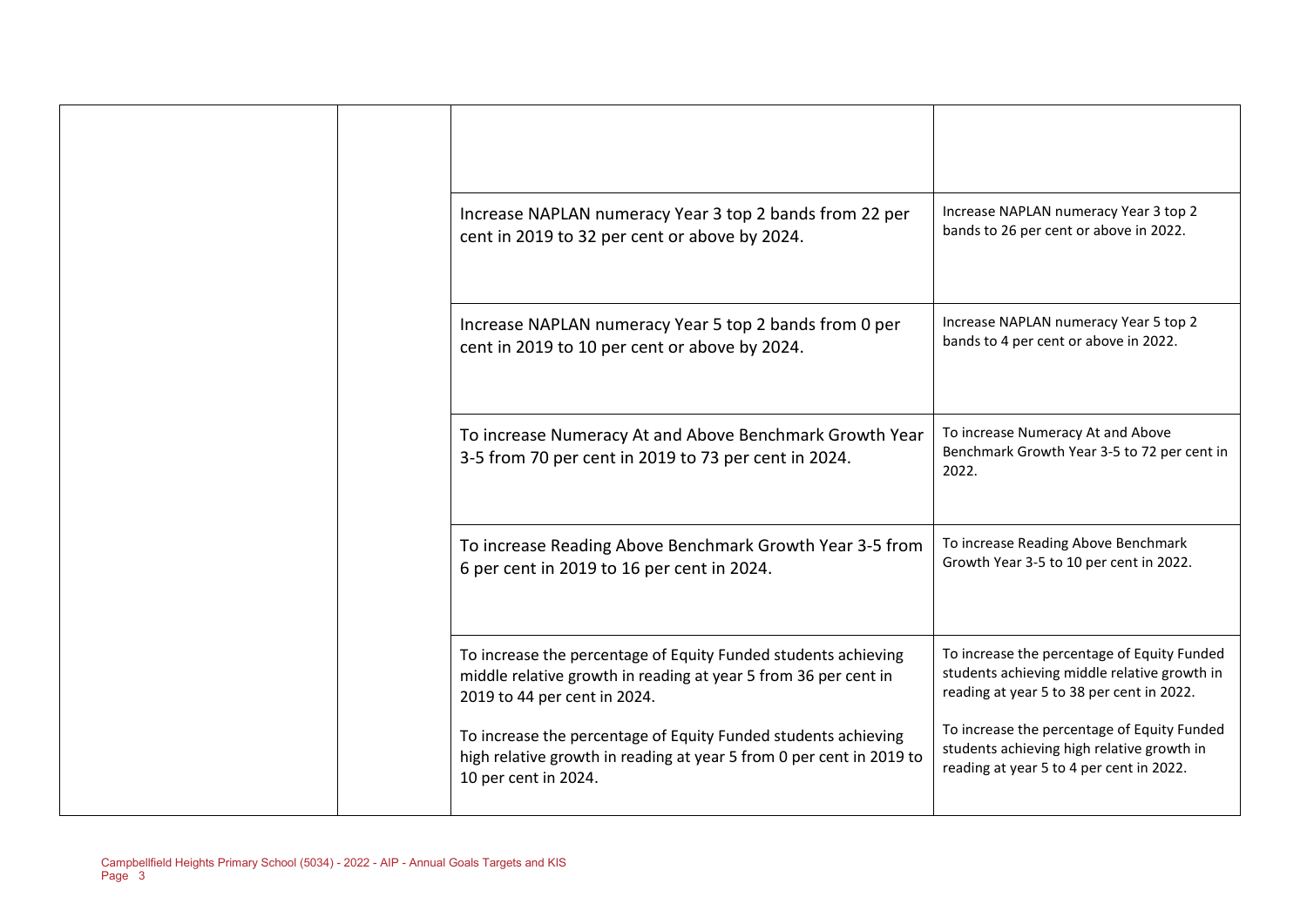| Improve student engagement, agency<br>and voice in their learning. | Yes | By 2024 positive responses in the Attitudes to School survey<br>Years 4 - 6 will increase for:<br>• Motivation and interest from 84 per cent (2019) to 87<br>per cent (2024)<br>• Student voice and agency from 81 per cent (2019) to<br>84 per cent (2024)<br>• Respect for Diversity from 78 per cent (2019) to 81<br>per cent (2024)<br>• Sense of confidence from 84 per cent (2019) to 87<br>per cent (2024)                                                                                                         | Positive responses in the Attitudes to School<br>survey Years 4 - 6 will increase for:<br>Motivation and interest to 86 per<br>cent (2022)<br>Student voice and agency to 83 per<br>cent (2022)<br>Respect for Diversity to 880 per cent<br>$\bullet$<br>(2022)<br>Sense of confidence to 86 per cent<br>(2022)                                                                                                                                                                                     |
|--------------------------------------------------------------------|-----|---------------------------------------------------------------------------------------------------------------------------------------------------------------------------------------------------------------------------------------------------------------------------------------------------------------------------------------------------------------------------------------------------------------------------------------------------------------------------------------------------------------------------|-----------------------------------------------------------------------------------------------------------------------------------------------------------------------------------------------------------------------------------------------------------------------------------------------------------------------------------------------------------------------------------------------------------------------------------------------------------------------------------------------------|
|                                                                    |     | By 2024 positive responses in the School Staff Survey<br>(Prim/Teach) will increase for:<br>• Academic Emphasis from 37 per cent to (2019) to 45<br>per cent (2024)<br>• Collective Efficacy from 48 per cent (2019) to 56 per<br>cent (2024)<br>• Promote student ownership of learning from 79 per<br>cent (2019) to 82 per cent (2024)<br>• Understand formative assessment from 86 per cent<br>(2019) to 89 per cent (2024)<br>• Use high impact teaching strategies from 64 per cent<br>(2019) to 69 per cent (2024) | Positive responses in the School Staff Survey<br>(Prim/Teach) will increase for:<br>Academic Emphasis to (2019) to 41<br>per cent (2022)<br>Collective Efficacy to 52 per cent<br>(2022)<br>Promote student ownership of<br>learning to 81 per cent (2022)<br>Understand formative assessment<br>to 88 per cent (2022)<br>Use high impact teaching strategies<br>to 66 per cent (2022)<br>Use student feedback  to 66 per<br>cent (2022)<br>Understand how to analyse data to<br>66 per cent (2022) |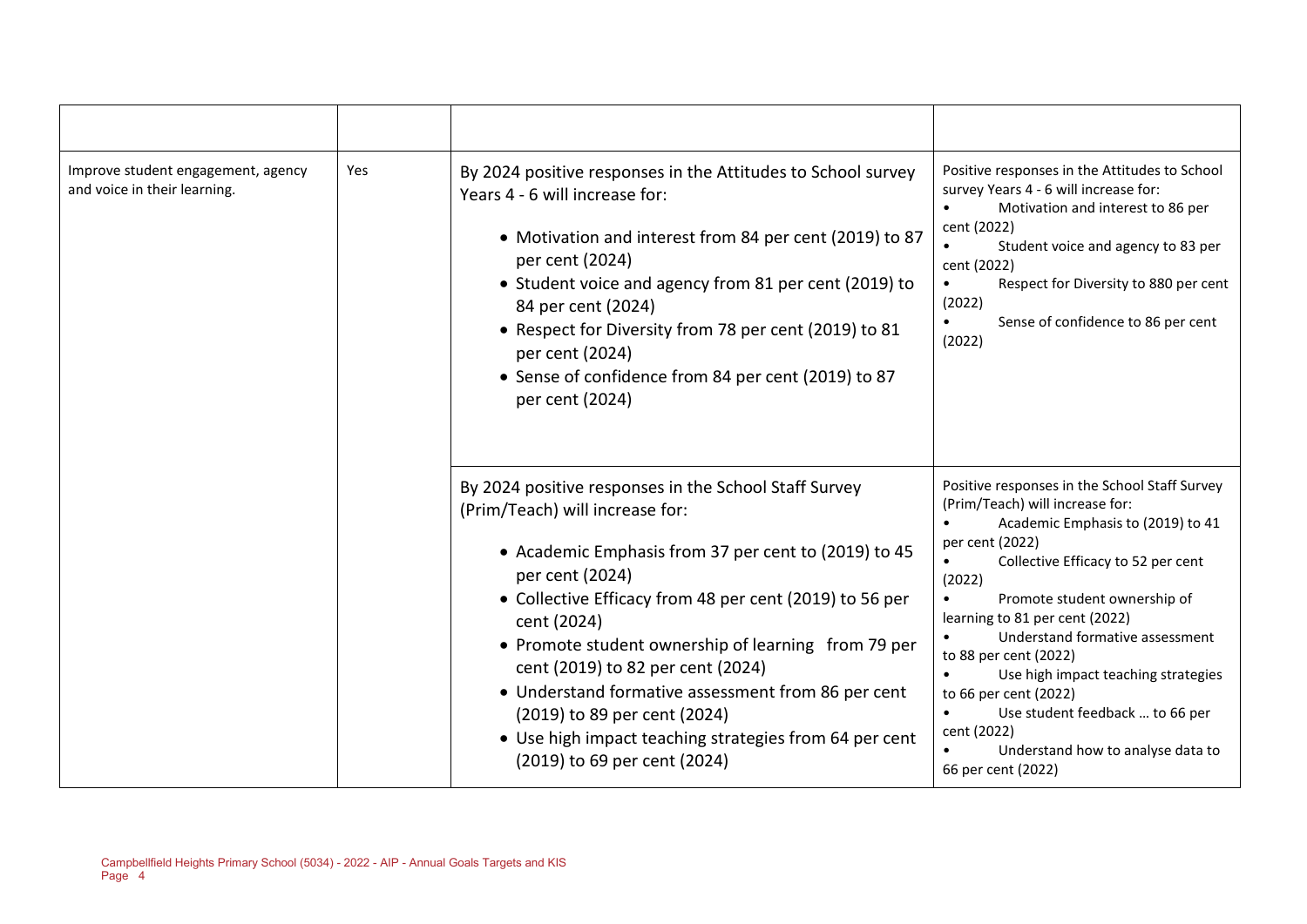|                                                                 |     | • Use student feedback  from 64 per cent (2019) to<br>69 per cent (2024)<br>• Understand how to analyse data from 64 per cent<br>(2019) to 69 per cent (2024)                                                                                                          |                                                                                                                                                                                                         |
|-----------------------------------------------------------------|-----|------------------------------------------------------------------------------------------------------------------------------------------------------------------------------------------------------------------------------------------------------------------------|---------------------------------------------------------------------------------------------------------------------------------------------------------------------------------------------------------|
|                                                                 |     | By 2024 positive responses in the Parent Opinion Survey will<br>increase for:<br>• Effective teaching from 91 per cent (2019) to 94 per<br>cent (2024)                                                                                                                 | Positive responses in the Parent Opinion<br>Survey will increase for:<br>Effective teaching to 93 per cent<br>$\bullet$<br>(2022)                                                                       |
|                                                                 |     | To decrease the number of 20 plus days from 30 per cent<br>of students in 2019 to below 20 per cent of students in 2024.                                                                                                                                               | To decrease the number of 20 plus days to<br>below 26 per cent of students in 2022.                                                                                                                     |
| Improve student learning through<br>enhanced parent engagement. | Yes | By 2024 positive responses in the School Staff Survey<br>(Prin/Teach) will increase for:<br>• Trust in students and parents from 35 per cent (2019)<br>to 43 per cent (2024)<br>• Parent and community involvement from 41 per cent<br>in (2019) to 49 per cent (2024) | Positive responses in the School Staff Survey<br>(Prin/Teach) will increase for:<br>Trust in students and parents to 39<br>per cent (2022)<br>Parent and community involvement<br>to 45 per cent (2022) |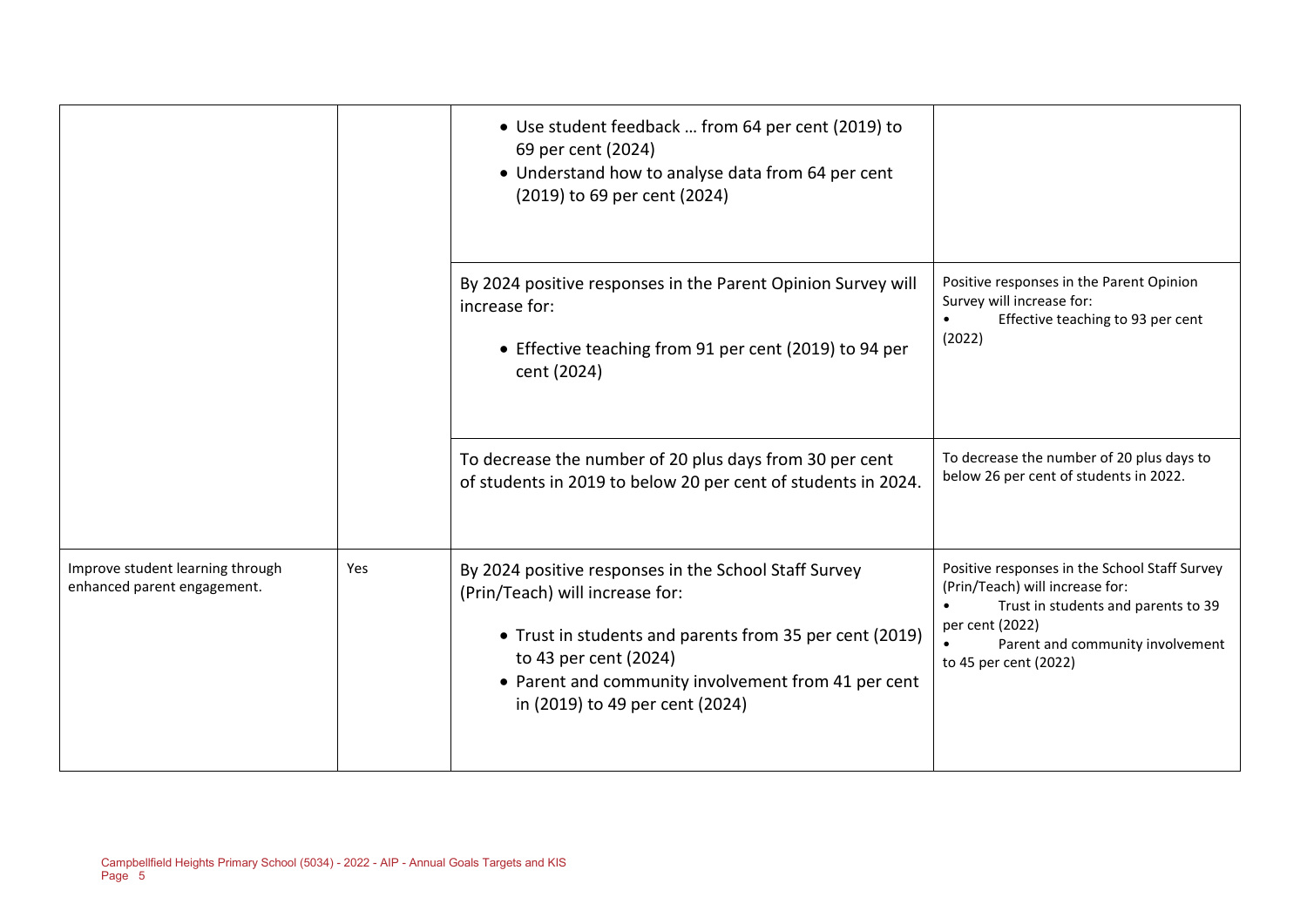|  | By 2024, Positive responses in the Parent Opinion Survey will<br>increase for:<br>• Parent participation and involvement from 79 per<br>cent (2019) to 82 per cent (2024) | Positive responses in the Parent Opinion<br>Survey will increase for:<br>Parent participation and<br>involvement to 81 per cent (2022) |
|--|---------------------------------------------------------------------------------------------------------------------------------------------------------------------------|----------------------------------------------------------------------------------------------------------------------------------------|
|--|---------------------------------------------------------------------------------------------------------------------------------------------------------------------------|----------------------------------------------------------------------------------------------------------------------------------------|

| Goal 1                                      | <b>2022 Priorities Goal</b><br>Some of our students have thrived in the remote learning environment, others have maintained their learning progress, and some need<br>extra learning and wellbeing support despite the best efforts of their teachers and families. In 2022 we will continue to focus on student<br>learning - with an increased focus on numeracy - and student wellbeing through the 2022 Priorities Goal, a learning Key Improvement<br>Strategy and a wellbeing Key Improvement Strategy. We will teach and support each student at their point of need and in line with FISO. |                                           |  |  |  |
|---------------------------------------------|----------------------------------------------------------------------------------------------------------------------------------------------------------------------------------------------------------------------------------------------------------------------------------------------------------------------------------------------------------------------------------------------------------------------------------------------------------------------------------------------------------------------------------------------------------------------------------------------------|-------------------------------------------|--|--|--|
| 12 Month Target 1.1                         | Increase the overall percentage of students at or above level against the Victorian Curriculum in Mathematics – Number and Algebra<br>from 57% to 62%                                                                                                                                                                                                                                                                                                                                                                                                                                              |                                           |  |  |  |
|                                             | Increase the school-wide positive endorsement of the AtoSS factor 'Individual Social and Emotional Wellbeing' from 78% to 81%<br>Increase the positive endorsement of the AtoSS factor 'Individual Social and Emotional Wellbeing' from 68% to 73% for Year 4-6 boys                                                                                                                                                                                                                                                                                                                               |                                           |  |  |  |
|                                             |                                                                                                                                                                                                                                                                                                                                                                                                                                                                                                                                                                                                    |                                           |  |  |  |
| <b>Key Improvement Strategies</b>           |                                                                                                                                                                                                                                                                                                                                                                                                                                                                                                                                                                                                    | Is this KIS selected for focus this year? |  |  |  |
| KIS <sub>1</sub><br>Priority 2022 Dimension | Learning - Support both those who need extra support and those who have thrived to continue to<br>extend their learning, especially in numeracy                                                                                                                                                                                                                                                                                                                                                                                                                                                    | Yes                                       |  |  |  |
| KIS <sub>2</sub><br>Priority 2022 Dimension | Wellbeing - Effectively mobilise available resources to support students' wellbeing and mental<br>Yes<br>health, especially the most vulnerable                                                                                                                                                                                                                                                                                                                                                                                                                                                    |                                           |  |  |  |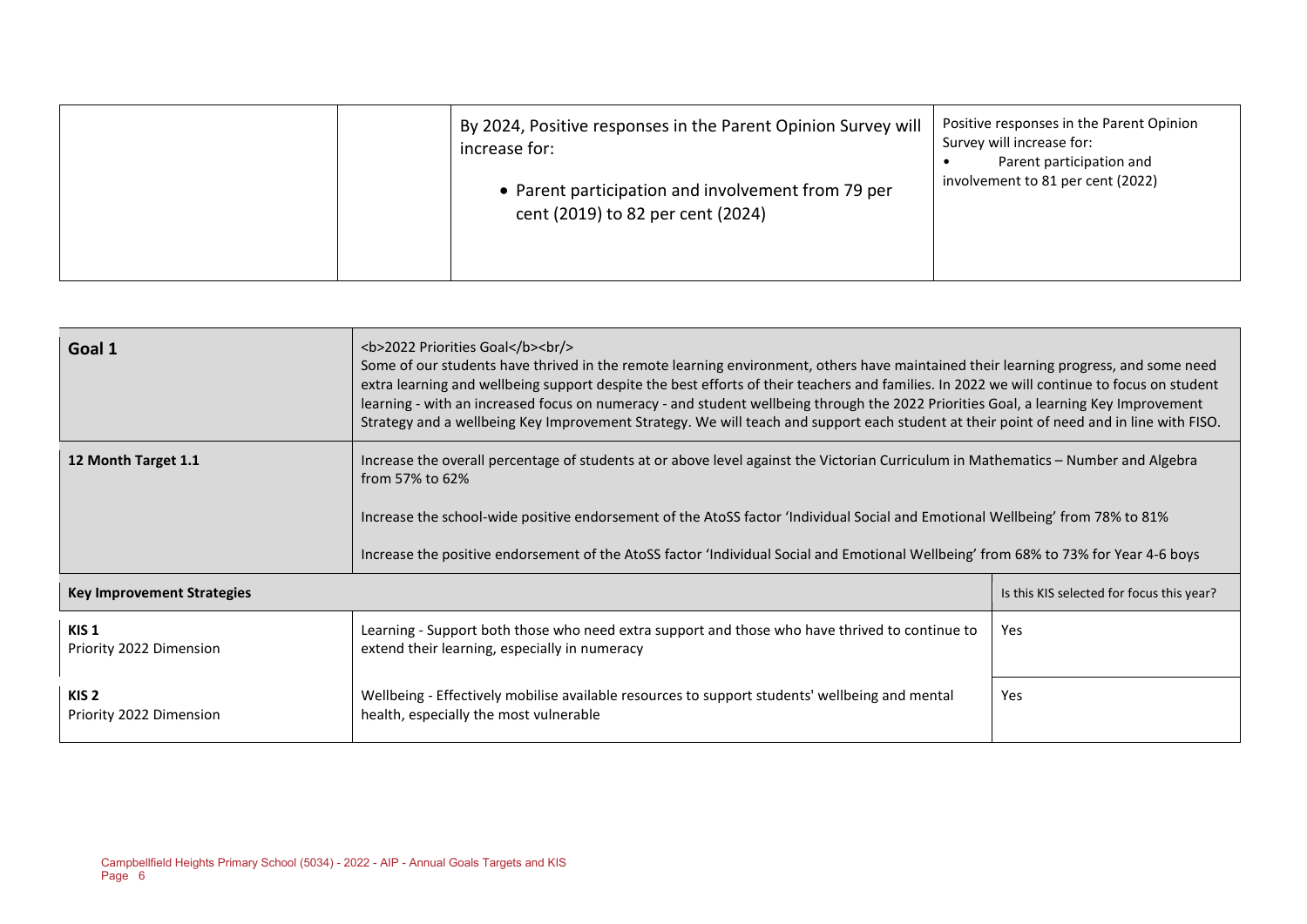| Explain why the school has selected this KIS as a<br>focus for this year. Please make reference to the<br>self-evaluation, relevant school data, the<br>progress against School Strategic Plan (SSP)<br>goals, targets, and the diagnosis of issues<br>requiring particular attention. | Please leave this field empty. Schools are not required to provide a rationale as this is in line with system priorities for 2022. |                                           |  |  |  |
|----------------------------------------------------------------------------------------------------------------------------------------------------------------------------------------------------------------------------------------------------------------------------------------|------------------------------------------------------------------------------------------------------------------------------------|-------------------------------------------|--|--|--|
| Goal 2                                                                                                                                                                                                                                                                                 | Improve student outcomes and maximise learning growth and achievement of all students in literacy and numeracy.                    |                                           |  |  |  |
| 12 Month Target 2.1                                                                                                                                                                                                                                                                    | Increase NAPLAN reading Year 3 top 2 bands to 21 per cent or above in 2022.                                                        |                                           |  |  |  |
| 12 Month Target 2.2                                                                                                                                                                                                                                                                    | Increase NAPLAN reading Year 5 top 2 bands to 4 per cent or above in 2022.                                                         |                                           |  |  |  |
| 12 Month Target 2.3                                                                                                                                                                                                                                                                    | Increase NAPLAN numeracy Year 3 top 2 bands to 26 per cent or above in 2022.                                                       |                                           |  |  |  |
| 12 Month Target 2.4                                                                                                                                                                                                                                                                    | Increase NAPLAN numeracy Year 5 top 2 bands to 4 per cent or above in 2022.                                                        |                                           |  |  |  |
| 12 Month Target 2.5                                                                                                                                                                                                                                                                    | To increase Numeracy At and Above Benchmark Growth Year 3-5 to 72 per cent in 2022.                                                |                                           |  |  |  |
| 12 Month Target 2.6                                                                                                                                                                                                                                                                    | To increase Reading Above Benchmark Growth Year 3-5 to 10 per cent in 2022.                                                        |                                           |  |  |  |
| 12 Month Target 2.7                                                                                                                                                                                                                                                                    | To increase the percentage of Equity Funded students achieving middle relative growth in reading at year 5 to 38 per cent in 2022. |                                           |  |  |  |
|                                                                                                                                                                                                                                                                                        | To increase the percentage of Equity Funded students achieving high relative growth in reading at year 5 to 4 per cent in 2022.    |                                           |  |  |  |
| <b>Key Improvement Strategies</b>                                                                                                                                                                                                                                                      |                                                                                                                                    | Is this KIS selected for focus this year? |  |  |  |
| KIS <sub>1</sub><br><b>Building practice excellence</b>                                                                                                                                                                                                                                | Embed an Instructional model consistently across the school.<br>Yes                                                                |                                           |  |  |  |
| KIS <sub>2</sub><br>Evaluating impact on learning                                                                                                                                                                                                                                      | Build teacher capability to utilise data and a range of assessment strategies to teach to a student's<br>No<br>point of learning.  |                                           |  |  |  |
| KIS <sub>3</sub>                                                                                                                                                                                                                                                                       | Implement high-impact teaching strategies.<br>Yes                                                                                  |                                           |  |  |  |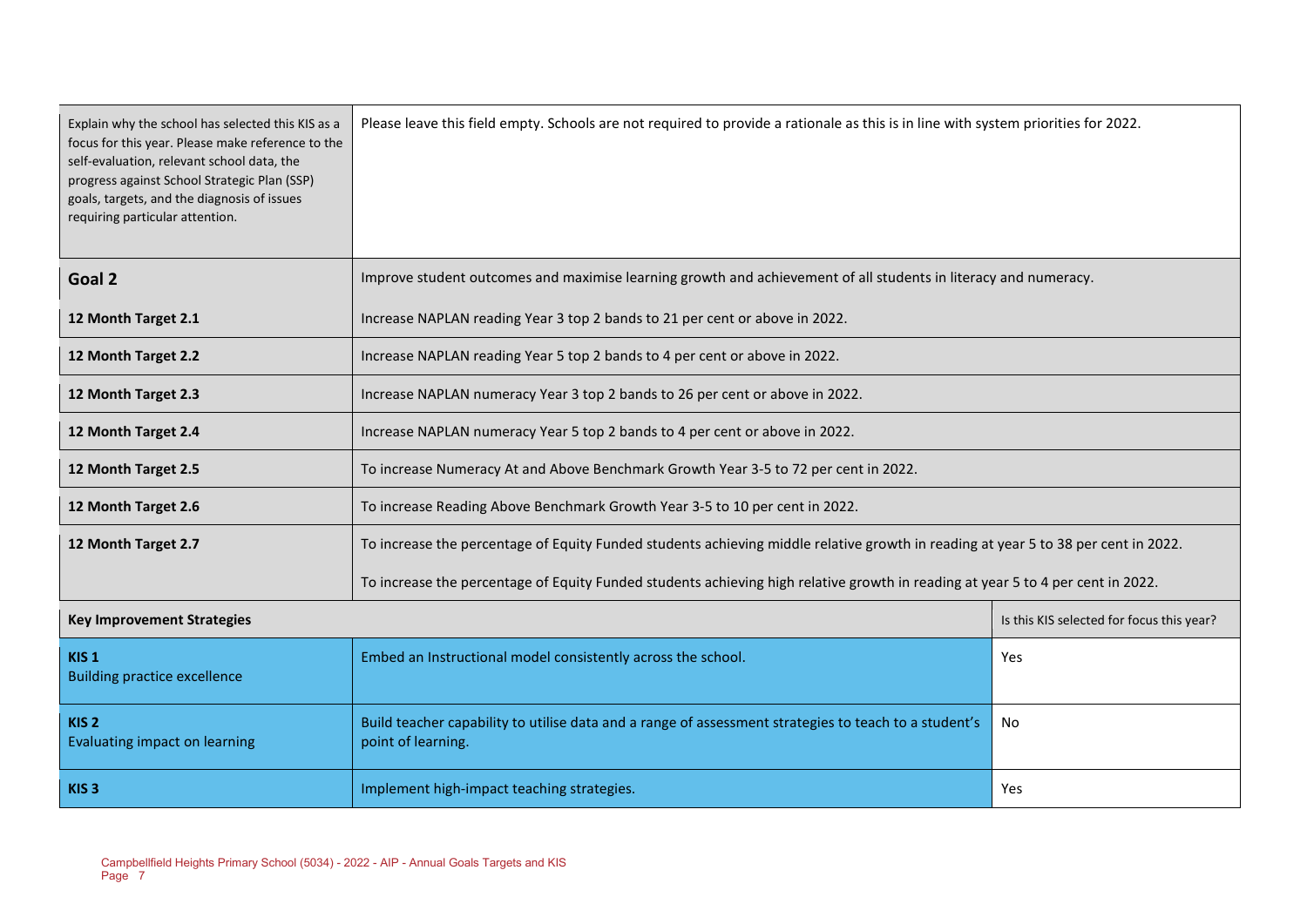| Evidence-based high-impact teaching<br>strategies                                                                                                                                                                                                                                      |                                                                                                                                                                                                                                                                                                                                                                                                                                                                                                                                                                                                                                                                                                                                                                                                                                                                                                                                                                                                                                                                                                                                                                                                                                                   |  |  |  |
|----------------------------------------------------------------------------------------------------------------------------------------------------------------------------------------------------------------------------------------------------------------------------------------|---------------------------------------------------------------------------------------------------------------------------------------------------------------------------------------------------------------------------------------------------------------------------------------------------------------------------------------------------------------------------------------------------------------------------------------------------------------------------------------------------------------------------------------------------------------------------------------------------------------------------------------------------------------------------------------------------------------------------------------------------------------------------------------------------------------------------------------------------------------------------------------------------------------------------------------------------------------------------------------------------------------------------------------------------------------------------------------------------------------------------------------------------------------------------------------------------------------------------------------------------|--|--|--|
| KIS <sub>4</sub><br><b>Building practice excellence</b>                                                                                                                                                                                                                                | Build teacher capacity to differentiate the learning to meet individual need.<br>No                                                                                                                                                                                                                                                                                                                                                                                                                                                                                                                                                                                                                                                                                                                                                                                                                                                                                                                                                                                                                                                                                                                                                               |  |  |  |
| Explain why the school has selected this KIS as a<br>focus for this year. Please make reference to the<br>self-evaluation, relevant school data, the<br>progress against School Strategic Plan (SSP)<br>goals, targets, and the diagnosis of issues<br>requiring particular attention. | With the challenges of 2019 and 2020, and part of those years being in remote learning, we need to refocus our improvement into<br>building practice excellence by embedding an instructional model consistency across the school. Whilst the agreed instructional model is<br>known and being used by teachers, it varies in timing and practice as noted in our School Review 2021.<br>Results from the School Staff Survey 2021<br>Use pedagogical model: 38% positive, 54% neutral, 8% not positive<br>Results from the Attitudes to School Survey 2021<br>Effective teaching time: 88% positive, 9% neutral, 3% not positive<br>Feedback from staff have expressed the need to focus on all HITS and differentiate the professional learning as teachers are all coming in<br>with different knowledge and practice.<br>Results from the School Staff Survey 2021<br>Knowledge of high impact teaching: 69% positive, 23% neutral, 8% not positive<br>Use high impact teaching strategies: 62% positive, 38% neutral, 8% not positive<br>Results from the Attitudes to School Survey 2021<br>Differentiated learning challenge: 93% positive, 6% neutral, 1% not positive<br>Stimulated learning: 85% positive, 14% neutral, 1% not positive |  |  |  |
| Goal 3                                                                                                                                                                                                                                                                                 | Improve student engagement, agency and voice in their learning.                                                                                                                                                                                                                                                                                                                                                                                                                                                                                                                                                                                                                                                                                                                                                                                                                                                                                                                                                                                                                                                                                                                                                                                   |  |  |  |
| 12 Month Target 3.1                                                                                                                                                                                                                                                                    | Positive responses in the Attitudes to School survey Years 4 - 6 will increase for:<br>Motivation and interest to 86 per cent (2022)<br>$\bullet$<br>Student voice and agency to 83 per cent (2022)<br>$\bullet$<br>Respect for Diversity to 880 per cent (2022)<br>$\bullet$<br>Sense of confidence to 86 per cent (2022)<br>$\bullet$                                                                                                                                                                                                                                                                                                                                                                                                                                                                                                                                                                                                                                                                                                                                                                                                                                                                                                           |  |  |  |
| 12 Month Target 3.2                                                                                                                                                                                                                                                                    | Positive responses in the School Staff Survey (Prim/Teach) will increase for:<br>Academic Emphasis to (2019) to 41 per cent (2022)<br>Collective Efficacy to 52 per cent (2022)<br>Promote student ownership of learning to 81 per cent (2022)<br>Understand formative assessment to 88 per cent (2022)                                                                                                                                                                                                                                                                                                                                                                                                                                                                                                                                                                                                                                                                                                                                                                                                                                                                                                                                           |  |  |  |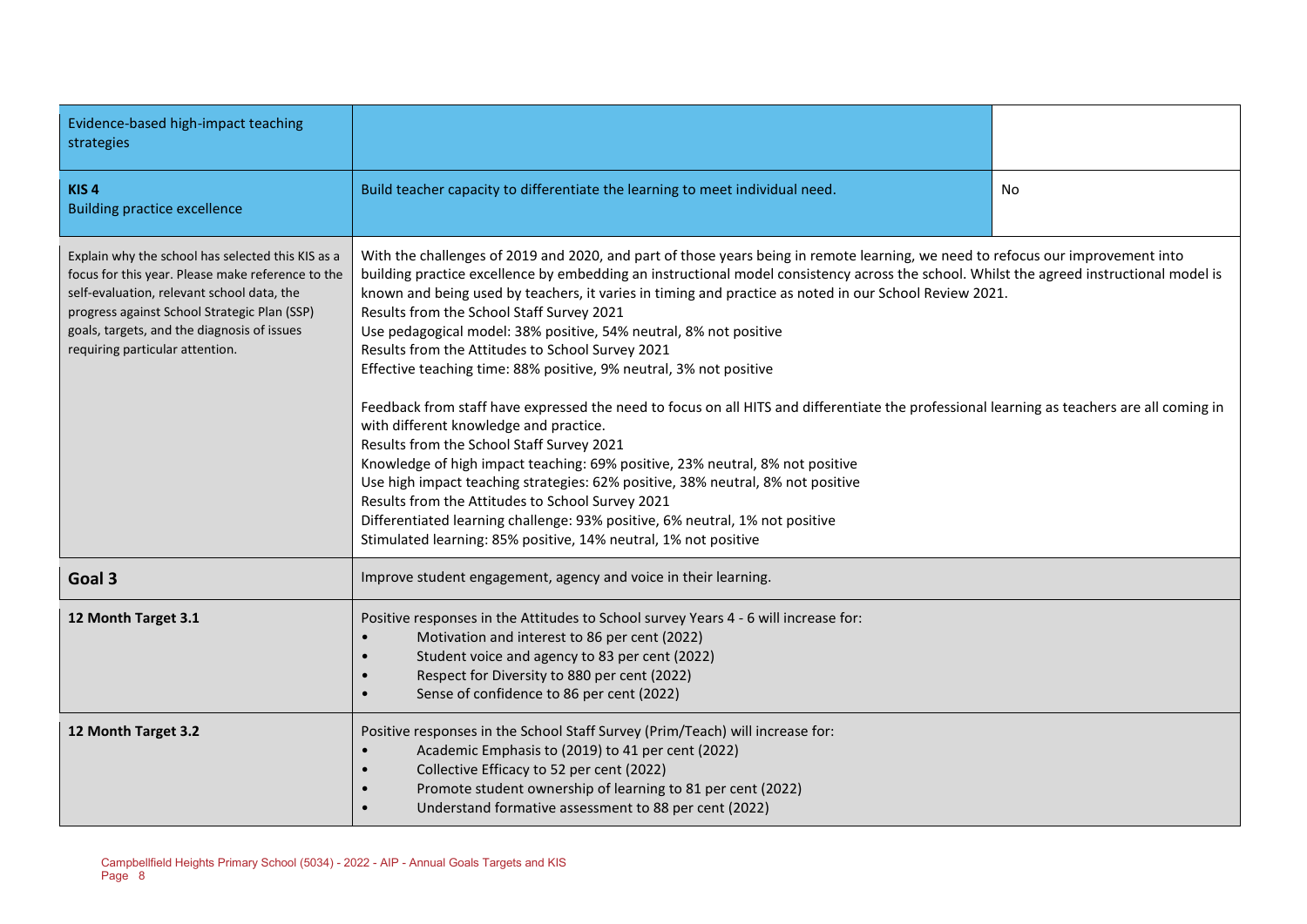| 12 Month Target 3.3                                                                                                                                                                                                                                                                    | Use high impact teaching strategies to 66 per cent (2022)<br>$\bullet$<br>Use student feedback  to 66 per cent (2022)<br>Understand how to analyse data to 66 per cent (2022)<br>Positive responses in the Parent Opinion Survey will increase for:                                                                                                                                                                                                                                                         |                                           |  |  |
|----------------------------------------------------------------------------------------------------------------------------------------------------------------------------------------------------------------------------------------------------------------------------------------|-------------------------------------------------------------------------------------------------------------------------------------------------------------------------------------------------------------------------------------------------------------------------------------------------------------------------------------------------------------------------------------------------------------------------------------------------------------------------------------------------------------|-------------------------------------------|--|--|
|                                                                                                                                                                                                                                                                                        | Effective teaching to 93 per cent (2022)                                                                                                                                                                                                                                                                                                                                                                                                                                                                    |                                           |  |  |
| 12 Month Target 3.4                                                                                                                                                                                                                                                                    | To decrease the number of 20 plus days to below 26 per cent of students in 2022.                                                                                                                                                                                                                                                                                                                                                                                                                            |                                           |  |  |
| <b>Key Improvement Strategies</b>                                                                                                                                                                                                                                                      |                                                                                                                                                                                                                                                                                                                                                                                                                                                                                                             | Is this KIS selected for focus this year? |  |  |
| KIS <sub>1</sub><br>Empowering students and building school<br>pride                                                                                                                                                                                                                   | Develop and implement a school wide framework for student voice and agency.                                                                                                                                                                                                                                                                                                                                                                                                                                 | Yes                                       |  |  |
| KIS <sub>2</sub><br>Intellectual engagement and self-<br>awareness                                                                                                                                                                                                                     | Build teacher capacity to understand and apply metacognitive practices and evidence based high<br>impact teaching strategies.                                                                                                                                                                                                                                                                                                                                                                               | No                                        |  |  |
| KIS <sub>3</sub><br>Setting expectations and promoting<br><i>inclusion</i>                                                                                                                                                                                                             | Develop and implement whole school approaches to inclusion focussing on student engagement<br>No<br>in learning.                                                                                                                                                                                                                                                                                                                                                                                            |                                           |  |  |
| Explain why the school has selected this KIS as a<br>focus for this year. Please make reference to the<br>self-evaluation, relevant school data, the<br>progress against School Strategic Plan (SSP)<br>goals, targets, and the diagnosis of issues<br>requiring particular attention. | In line with the 2021/2022 Priority Goals and our 2021 School Review and recommendations, we aim to activate student voice and<br>agency in their learning. Our 2021 school review and feedback from surveys, observations and conversations has revealed low levels of<br>student agency in their learning and minimal opportunities for student voice. In addition to SVAL - CHPS will continue to focus on SWPBS,<br>RRRR and wellbeing initiatives given the impact and need due the national pandemic. |                                           |  |  |
| Goal 4                                                                                                                                                                                                                                                                                 | Improve student learning through enhanced parent engagement.                                                                                                                                                                                                                                                                                                                                                                                                                                                |                                           |  |  |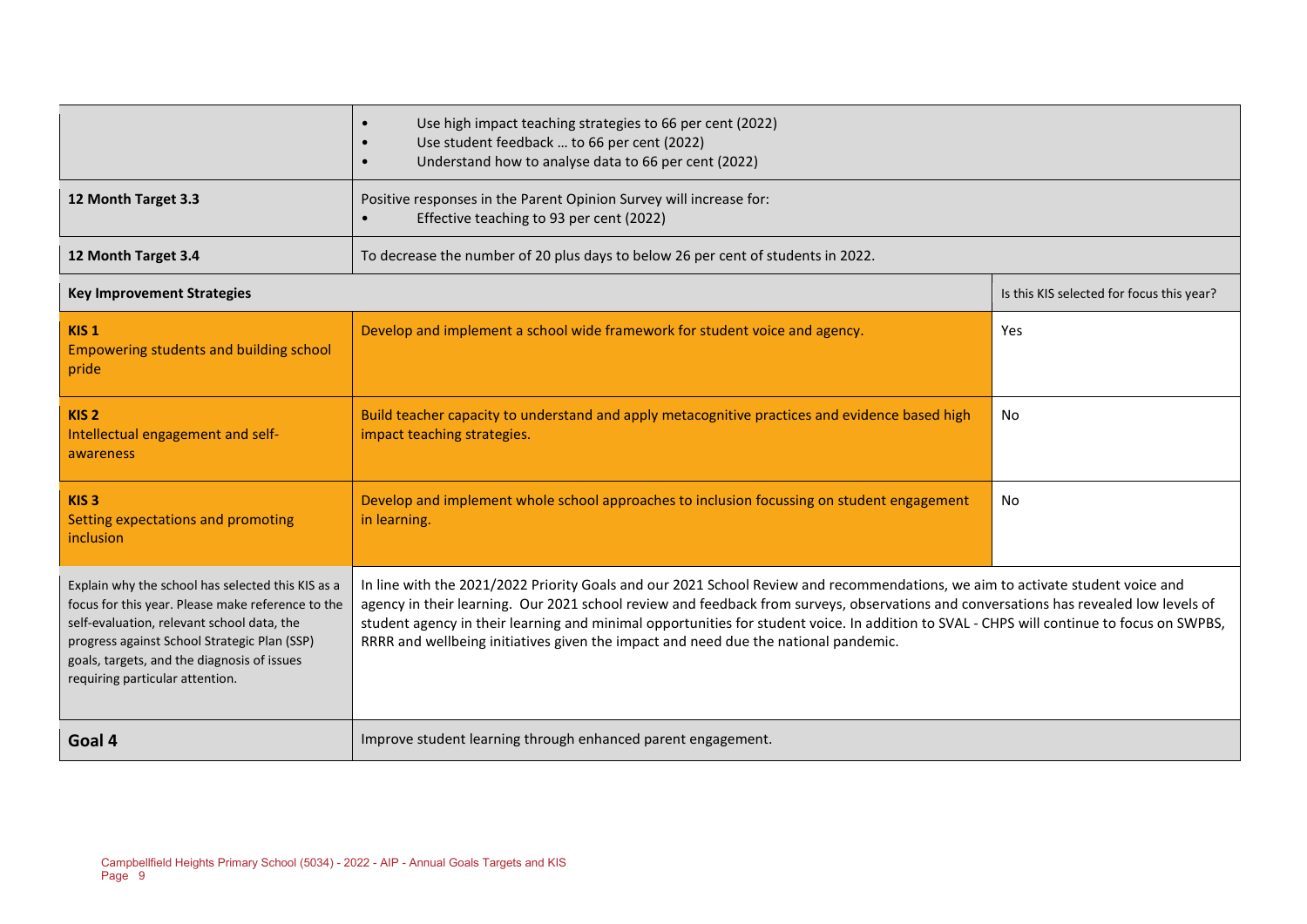| 12 Month Target 4.1                                                                                                                                                                                                                                                                    | Positive responses in the School Staff Survey (Prin/Teach) will increase for:<br>Trust in students and parents to 39 per cent (2022)<br>Parent and community involvement to 45 per cent (2022)                                                                                                                                                       |                                           |  |
|----------------------------------------------------------------------------------------------------------------------------------------------------------------------------------------------------------------------------------------------------------------------------------------|------------------------------------------------------------------------------------------------------------------------------------------------------------------------------------------------------------------------------------------------------------------------------------------------------------------------------------------------------|-------------------------------------------|--|
| 12 Month Target 4.2                                                                                                                                                                                                                                                                    | Positive responses in the Parent Opinion Survey will increase for:<br>Parent participation and involvement to 81 per cent (2022)                                                                                                                                                                                                                     |                                           |  |
| <b>Key Improvement Strategies</b>                                                                                                                                                                                                                                                      |                                                                                                                                                                                                                                                                                                                                                      | Is this KIS selected for focus this year? |  |
| KIS <sub>1</sub><br><b>Building communities</b>                                                                                                                                                                                                                                        | Enhance learning partnerships between the students, staff and families.                                                                                                                                                                                                                                                                              | Yes                                       |  |
| KIS <sub>2</sub><br>Parents and carers as partners                                                                                                                                                                                                                                     | Develop methods of communication and establish meaningful partnerships with parents/carers.                                                                                                                                                                                                                                                          | No                                        |  |
| Explain why the school has selected this KIS as a<br>focus for this year. Please make reference to the<br>self-evaluation, relevant school data, the<br>progress against School Strategic Plan (SSP)<br>goals, targets, and the diagnosis of issues<br>requiring particular attention. | With the use of digital platform to enhance communication with parents established, CHPS would like to determine ways in which to<br>enhance learning partnerships between students, staff and families. Families actively engaged in school events, and we would like to<br>discover ways to extend this participation to include student learning. |                                           |  |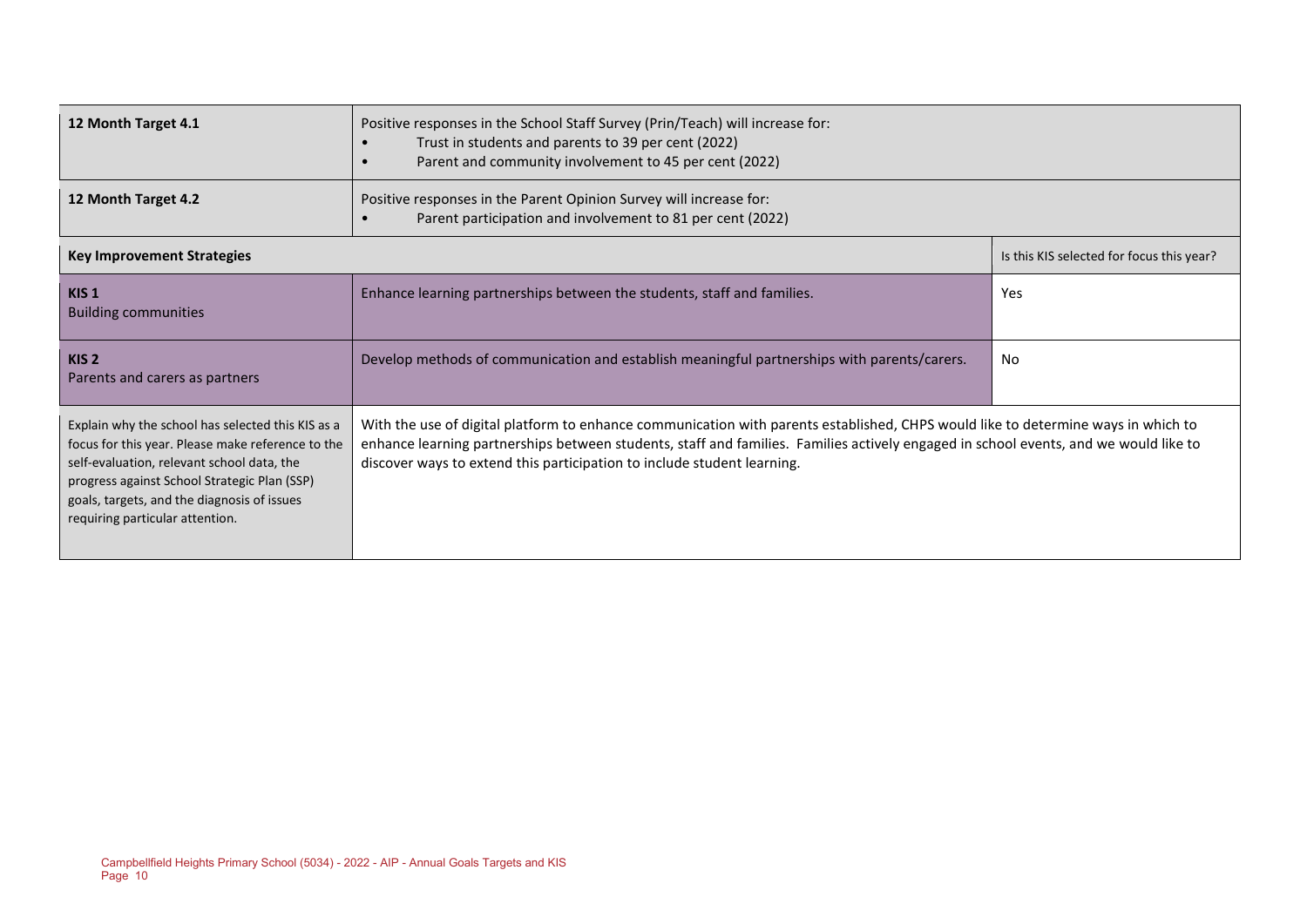# **Define Actions, Outcomes and Activities**

| Goal 1                                      | <b>2022 Priorities Goal</b><br>Some of our students have thrived in the remote learning environment, others have maintained their learning progress, and some need extra<br>learning and wellbeing support despite the best efforts of their teachers and families. In 2022 we will continue to focus on student learning -<br>with an increased focus on numeracy - and student wellbeing through the 2022 Priorities Goal, a learning Key Improvement Strategy and a<br>wellbeing Key Improvement Strategy. We will teach and support each student at their point of need and in line with FISO.                                                                                                                                                                                                                                                                   |
|---------------------------------------------|----------------------------------------------------------------------------------------------------------------------------------------------------------------------------------------------------------------------------------------------------------------------------------------------------------------------------------------------------------------------------------------------------------------------------------------------------------------------------------------------------------------------------------------------------------------------------------------------------------------------------------------------------------------------------------------------------------------------------------------------------------------------------------------------------------------------------------------------------------------------|
| 12 Month Target 1.1                         | Increase the overall percentage of students at or above level against the Victorian Curriculum in Mathematics - Number and Algebra from 57%<br>to 62%<br>Increase the school-wide positive endorsement of the AtoSS factor 'Individual Social and Emotional Wellbeing' from 78% to 81%                                                                                                                                                                                                                                                                                                                                                                                                                                                                                                                                                                               |
|                                             | Increase the positive endorsement of the AtoSS factor 'Individual Social and Emotional Wellbeing' from 68% to 73% for Year 4-6 boys                                                                                                                                                                                                                                                                                                                                                                                                                                                                                                                                                                                                                                                                                                                                  |
| KIS <sub>1</sub><br>Priority 2022 Dimension | Learning - Support both those who need extra support and those who have thrived to continue to extend their learning, especially in numeracy                                                                                                                                                                                                                                                                                                                                                                                                                                                                                                                                                                                                                                                                                                                         |
| <b>Actions</b>                              | Strengthen the school-wide numeracy strategy<br>Use PLC/Ts for staff to collaboratively plan units of work with a focus on meeting the needs of students with additional needs and/or disabilities<br>Build staff capacity to deliver targeted teaching in the allotted 'work time' of the instruction model                                                                                                                                                                                                                                                                                                                                                                                                                                                                                                                                                         |
| <b>Outcomes</b>                             | Students will be supported to learn at their point of need, especially in numeracy<br>Students in need of targeted academic support or intervention will be identified and supported<br>Students will experience success and celebrate the acquisition of knowledge<br>Teachers will confidently and accurately identify student learning needs of all their students, especially in numeracy<br>Teachers will provide students with the opportunity to work at their level using differentiated resources<br>PLCs/Ts will meet to engage in reflective practice, evaluate and plan curriculum, assessments and lessons<br>Education Support Staff will provide support to students as outlined in the class grogram and IEPs<br>Leaders will provide support during PLTs<br>Leaders will provide time for teachers to collaborate for analysis of data and planning |
| <b>Success Indicators</b>                   | Early Indicators<br>- Teacher records and observations of student progress<br>- Teachers' formative assessment data and summative judgements against the curriculum                                                                                                                                                                                                                                                                                                                                                                                                                                                                                                                                                                                                                                                                                                  |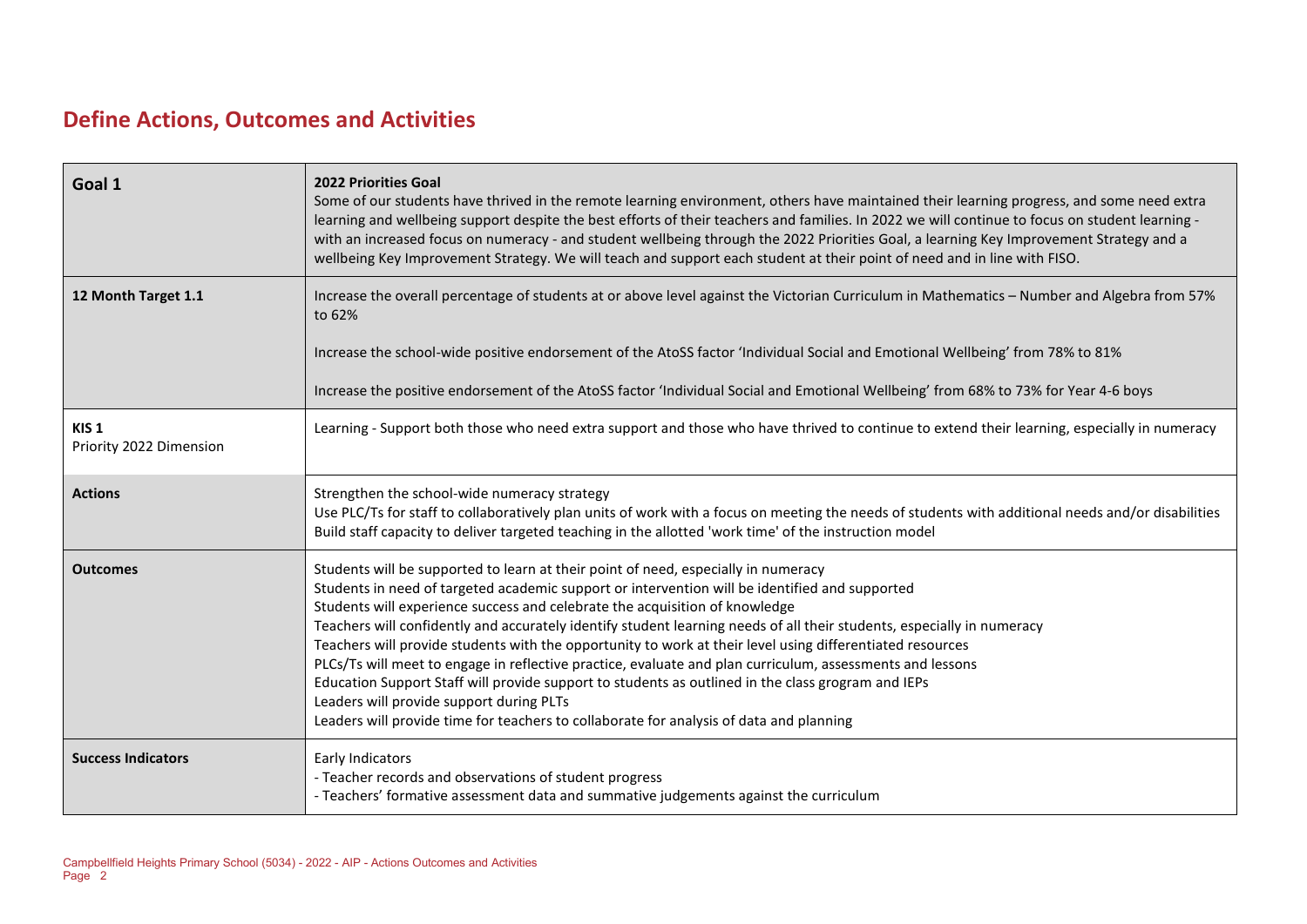|                                  | - Documentation and data from formative assessments<br>- Progress against Individual Education Plans<br>- Data used to identify students for tailored supports<br>- Differentiated resources used in tailored supports<br>- Assessment data and student surveys from intervention groups<br>- Semester 1 Teacher Judgements<br>Late Indicators<br>- NAPLAN results<br>- Semester 2 Teacher Judgements<br>- Students, staff and parent perception survey results<br>- Pre & Post-test results | - Classroom observations and learning walks demonstrating use of strategies from PLCs/Ts<br>- Differentiated curriculum documents and evidence of student learning at different levels<br>- Post-test results from assessments from sources such as PAT or the Digital Assessment Library |                                 |      |                        |
|----------------------------------|----------------------------------------------------------------------------------------------------------------------------------------------------------------------------------------------------------------------------------------------------------------------------------------------------------------------------------------------------------------------------------------------------------------------------------------------------------------------------------------------|-------------------------------------------------------------------------------------------------------------------------------------------------------------------------------------------------------------------------------------------------------------------------------------------|---------------------------------|------|------------------------|
| <b>Activities and Milestones</b> |                                                                                                                                                                                                                                                                                                                                                                                                                                                                                              | <b>People Responsible</b>                                                                                                                                                                                                                                                                 | Is this a PL<br><b>Priority</b> | When | <b>Funding Streams</b> |

|                                                                       |                                                                                 | <b>Priority</b>     |                                  |                                                                                                                                                                                                              |
|-----------------------------------------------------------------------|---------------------------------------------------------------------------------|---------------------|----------------------------------|--------------------------------------------------------------------------------------------------------------------------------------------------------------------------------------------------------------|
| Using time in PLC/Ts to plan units of work in Numeracy                | $\overline{\mathbf{M}}$ PLT Leaders                                             | $\Box$ PLP Priority | from:<br>Term 1<br>to:<br>Term 4 | \$0.00<br>Equity funding will<br>be used<br>Disability Inclusion<br>Tier 2 Funding will be<br>used<br>⊥ Schools Mental<br>Health Menu items will<br>be used which may<br>include DET funded or<br>free items |
| Mentoring and Coaching in Numeracy planning and effective instruction | $\triangleright$ Assistant Principal<br>$\triangleright$ Learning Specialist(s) | $\Box$ PLP Priority | from:<br>Term 1                  | \$0.00                                                                                                                                                                                                       |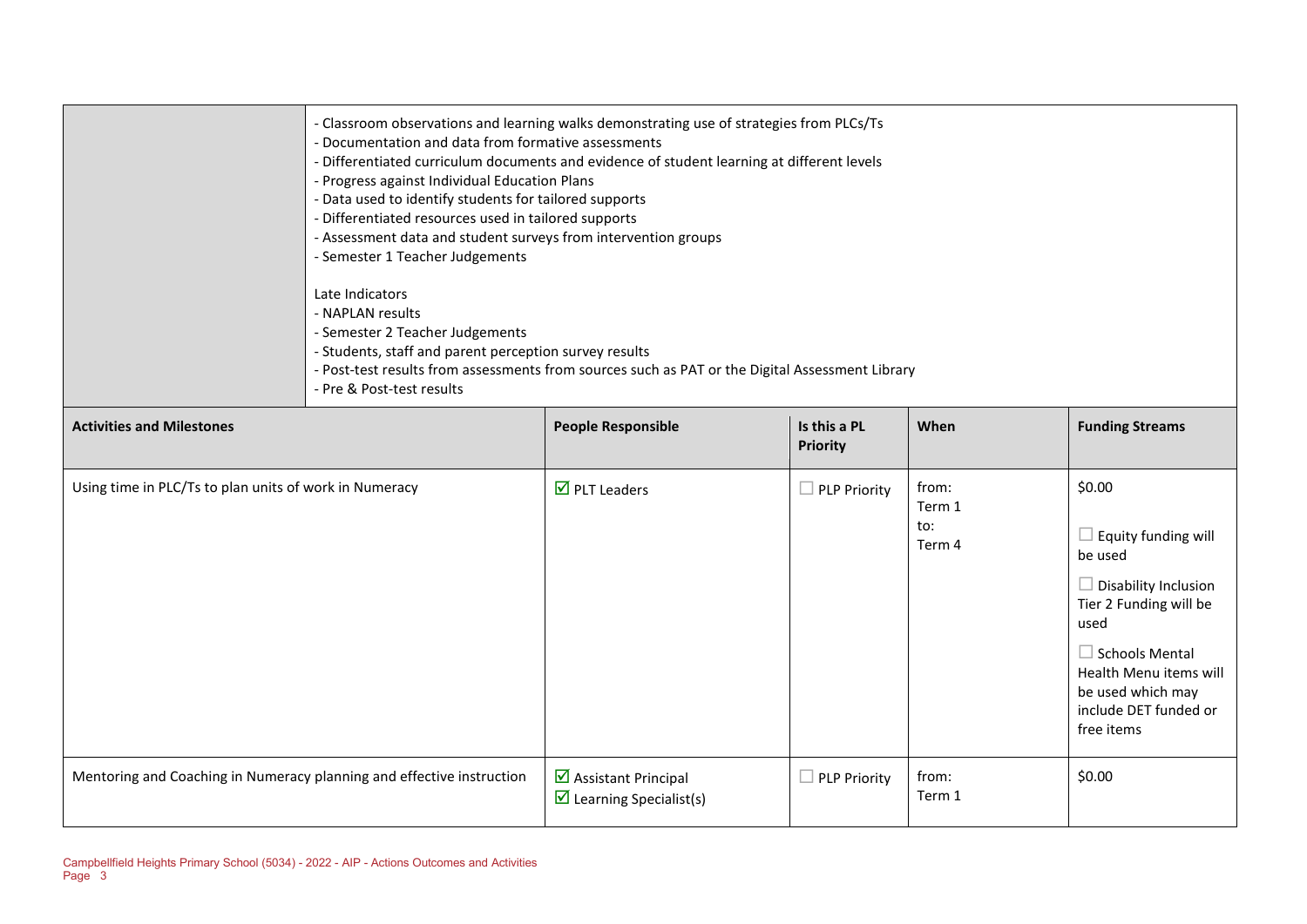|                                                       |                                                                                                                                                                                                                             | $\triangleright$ Principal                                                                                    |                     | to:<br>Term 4                    | $\Box$ Equity funding will<br>be used<br>$\Box$ Disability Inclusion<br>Tier 2 Funding will be<br>used<br>$\Box$ Schools Mental<br>Health Menu items will<br>be used which may<br>include DET funded or<br>free items               |
|-------------------------------------------------------|-----------------------------------------------------------------------------------------------------------------------------------------------------------------------------------------------------------------------------|---------------------------------------------------------------------------------------------------------------|---------------------|----------------------------------|-------------------------------------------------------------------------------------------------------------------------------------------------------------------------------------------------------------------------------------|
| Auditing resources, purchasing manipulative materials |                                                                                                                                                                                                                             | ☑ Assistant Principal                                                                                         | <b>PLP Priority</b> | from:<br>Term 2<br>to:<br>Term 2 | \$1,000.00<br>$\Box$ Equity funding will<br>be used<br>$\Box$ Disability Inclusion<br>Tier 2 Funding will be<br>used<br>$\Box$ Schools Mental<br>Health Menu items will<br>be used which may<br>include DET funded or<br>free items |
| KIS <sub>2</sub><br>Priority 2022 Dimension           | Wellbeing - Effectively mobilise available resources to support students' wellbeing and mental health, especially the most vulnerable                                                                                       |                                                                                                               |                     |                                  |                                                                                                                                                                                                                                     |
| <b>Actions</b>                                        | Establish student focus groups to promote student voice and seek feedback on the promotion of wellbeing and positive mental health<br>Students with emerging or acute wellbeing needs identified and referred appropriately |                                                                                                               |                     |                                  |                                                                                                                                                                                                                                     |
| <b>Outcomes</b>                                       | Students will have strong relationships with peers/staff                                                                                                                                                                    | Staff, leaders and the school community will have a common understanding of wellbeing and mental health needs |                     |                                  |                                                                                                                                                                                                                                     |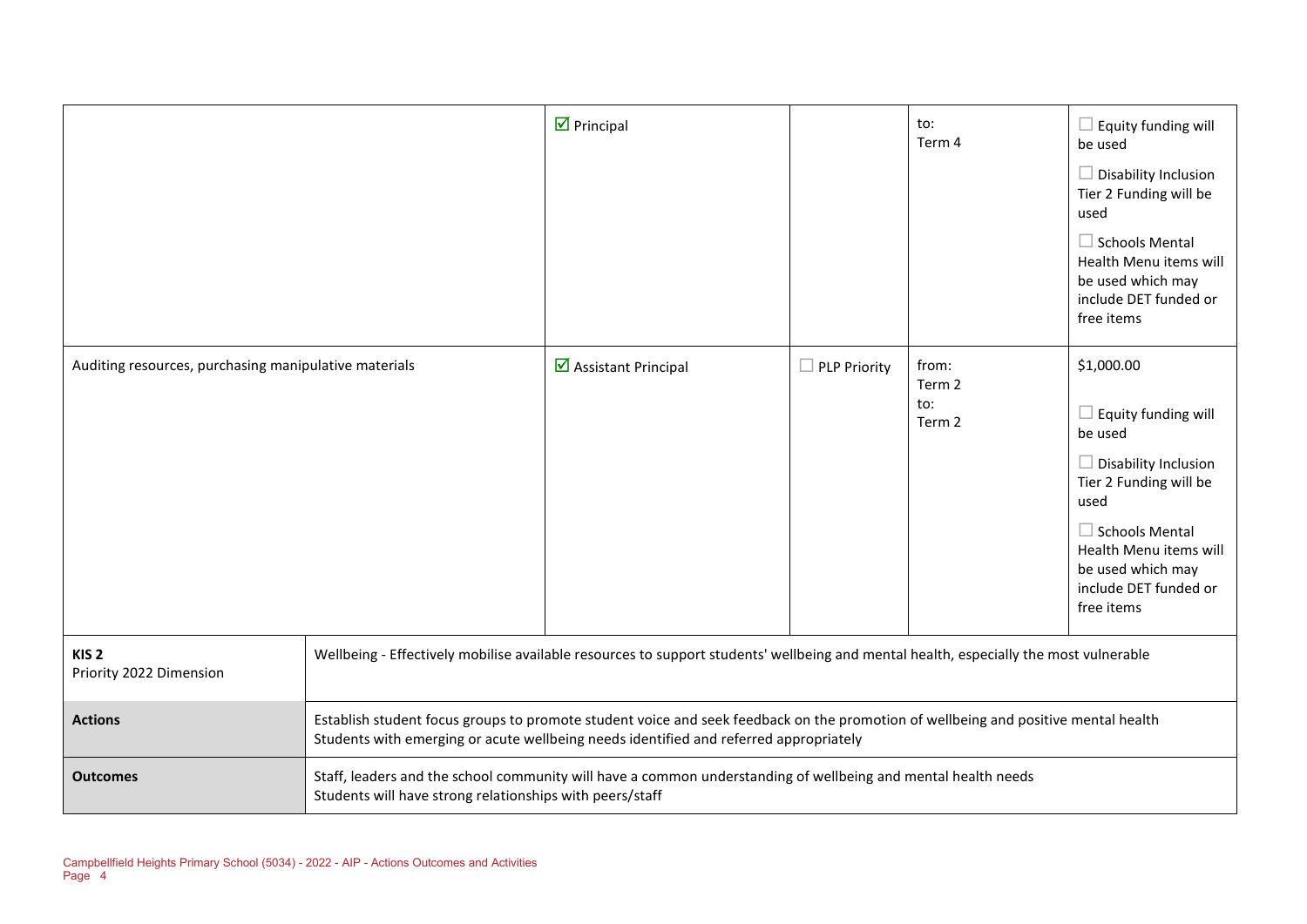| <b>Activities and Milestones</b> |                                                                                                                                                                                                                                                                                                                                                                                                                                                                                                                                                                                                                                                                                         | <b>People Responsible</b> | Is this a PL<br><b>Priority</b> | When | <b>Funding Streams</b> |
|----------------------------------|-----------------------------------------------------------------------------------------------------------------------------------------------------------------------------------------------------------------------------------------------------------------------------------------------------------------------------------------------------------------------------------------------------------------------------------------------------------------------------------------------------------------------------------------------------------------------------------------------------------------------------------------------------------------------------------------|---------------------------|---------------------------------|------|------------------------|
| <b>Success Indicators</b>        | Early Indicators<br>- Documentation of referrals/communication processes<br>- Strengths and Difficulties Questionnaire<br>- Documentation of frameworks, policies or programs<br>- Meeting Minutes e.g Student Support Team, ES, PLC<br>- Curriculum documentation<br>- Semester 1 Personal/Social Capabilities Victorian Curriculum Teacher Judgement<br>Late Indicators<br>- Semester 2 Personal/Social Capabilities Victorian Curriculum Teacher Judgement<br>- Staff, student and parent perception survey results<br>- Attendance data                                                                                                                                             |                           |                                 |      |                        |
|                                  | Students will feel supported and engaged in class and contribute to a strong classroom culture<br>Teachers will implement a range of strategies in their classroom to support student wellbeing<br>Education Support Staff will support teachers in their implementation of wellbeing strategies<br>Vulnerable students will be identified and receive targeted support<br>Students with emerging or acute wellbeing needs remain connected to school and peers and experience learning success<br>Leaders will provide resources for wellbeing needs to be met (financial, human and physical)<br>Leaders will promote a culture of wellbeing support for all members of the community |                           |                                 |      |                        |

|                                                                       |                                                                                                            | <b>PHOTICY</b>      |                                  |                                                                                                                                                                                   |
|-----------------------------------------------------------------------|------------------------------------------------------------------------------------------------------------|---------------------|----------------------------------|-----------------------------------------------------------------------------------------------------------------------------------------------------------------------------------|
| Organise and schedule student focus groups and feedback opportunities | Student Wellbeing Co-ordinator<br>$\overline{\mathbf{y}}$ Student(s)<br>$\overline{\mathbf{y}}$ Teacher(s) | $\Box$ PLP Priority | from:<br>Term 1<br>to:<br>Term 2 | \$0.00<br>$\Box$ Equity funding will<br>be used<br>Disability Inclusion<br>Tier 2 Funding will be<br>used<br>$\Box$ Schools Mental<br>Health Menu items will<br>be used which may |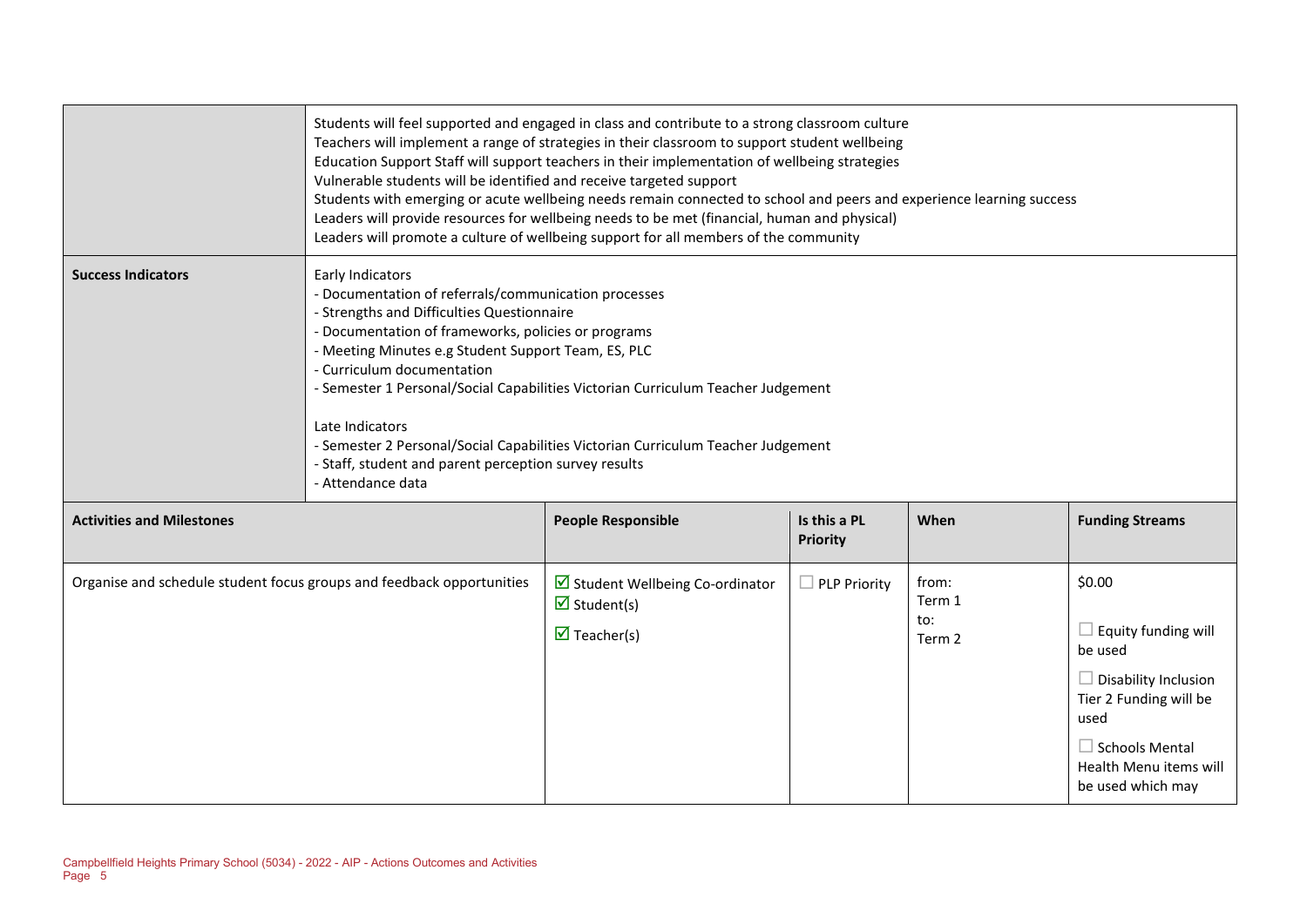|                                                                      |                                                                                                            |                          |                                  | include DET funded or<br>free items                                                                                                                                                                                             |
|----------------------------------------------------------------------|------------------------------------------------------------------------------------------------------------|--------------------------|----------------------------------|---------------------------------------------------------------------------------------------------------------------------------------------------------------------------------------------------------------------------------|
| Schedule opportunities for RR team to meet and plan and undertake PL | $\triangledown$ Leadership Team<br>$\triangleright$ Respectful Relationships<br><b>Implementation Team</b> | $\Box$ PLP Priority      | from:<br>Term 1<br>to:<br>Term 2 | \$0.00<br>$\Box$ Equity funding will<br>be used<br>$\Box$ Disability Inclusion<br>Tier 2 Funding will be<br>used<br>$\Box$ Schools Mental<br>Health Menu items will<br>be used which may<br>include DET funded or<br>free items |
| Connect with external wellbeing agencies                             | Student Wellbeing Co-ordinator                                                                             | <b>PLP Priority</b><br>□ | from:<br>Term 1<br>to:<br>Term 4 | \$0.00<br>$\Box$ Equity funding will<br>be used<br>$\Box$ Disability Inclusion<br>Tier 2 Funding will be<br>used<br>$\Box$ Schools Mental<br>Health Menu items will<br>be used which may<br>include DET funded or<br>free items |
| Provide 1:1 or small group intervention to at risk students          | $\overline{\mathbf{M}}$ Wellbeing Team                                                                     | $\Box$ PLP Priority      | from:<br>Term 1                  | \$0.00                                                                                                                                                                                                                          |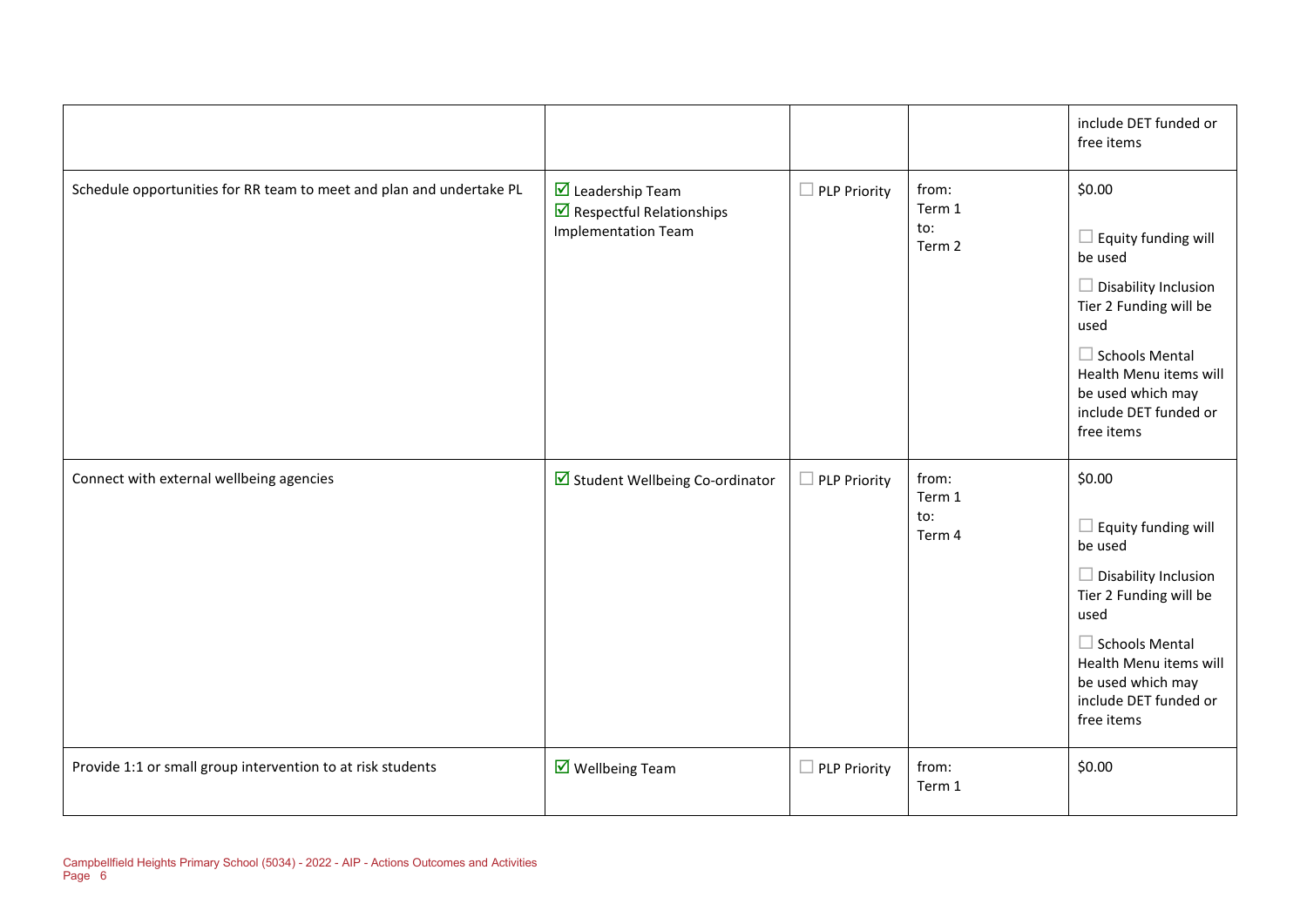|                                                         |                                                                                                                                    |                                                                                                                 |  | to:<br>Term 4 | $\Box$ Equity funding will<br>be used<br>$\Box$ Disability Inclusion<br>Tier 2 Funding will be<br>used<br>$\Box$ Schools Mental<br>Health Menu items will<br>be used which may<br>include DET funded or<br>free items |
|---------------------------------------------------------|------------------------------------------------------------------------------------------------------------------------------------|-----------------------------------------------------------------------------------------------------------------|--|---------------|-----------------------------------------------------------------------------------------------------------------------------------------------------------------------------------------------------------------------|
| Goal 2                                                  |                                                                                                                                    | Improve student outcomes and maximise learning growth and achievement of all students in literacy and numeracy. |  |               |                                                                                                                                                                                                                       |
| 12 Month Target 2.1                                     |                                                                                                                                    | Increase NAPLAN reading Year 3 top 2 bands to 21 per cent or above in 2022.                                     |  |               |                                                                                                                                                                                                                       |
| 12 Month Target 2.2                                     | Increase NAPLAN reading Year 5 top 2 bands to 4 per cent or above in 2022.                                                         |                                                                                                                 |  |               |                                                                                                                                                                                                                       |
| 12 Month Target 2.3                                     | Increase NAPLAN numeracy Year 3 top 2 bands to 26 per cent or above in 2022.                                                       |                                                                                                                 |  |               |                                                                                                                                                                                                                       |
| 12 Month Target 2.4                                     | Increase NAPLAN numeracy Year 5 top 2 bands to 4 per cent or above in 2022.                                                        |                                                                                                                 |  |               |                                                                                                                                                                                                                       |
| 12 Month Target 2.5                                     | To increase Numeracy At and Above Benchmark Growth Year 3-5 to 72 per cent in 2022.                                                |                                                                                                                 |  |               |                                                                                                                                                                                                                       |
| 12 Month Target 2.6                                     | To increase Reading Above Benchmark Growth Year 3-5 to 10 per cent in 2022.                                                        |                                                                                                                 |  |               |                                                                                                                                                                                                                       |
| 12 Month Target 2.7                                     | To increase the percentage of Equity Funded students achieving middle relative growth in reading at year 5 to 38 per cent in 2022. |                                                                                                                 |  |               |                                                                                                                                                                                                                       |
|                                                         | To increase the percentage of Equity Funded students achieving high relative growth in reading at year 5 to 4 per cent in 2022.    |                                                                                                                 |  |               |                                                                                                                                                                                                                       |
| KIS <sub>1</sub><br><b>Building practice excellence</b> | Embed an Instructional model consistently across the school.                                                                       |                                                                                                                 |  |               |                                                                                                                                                                                                                       |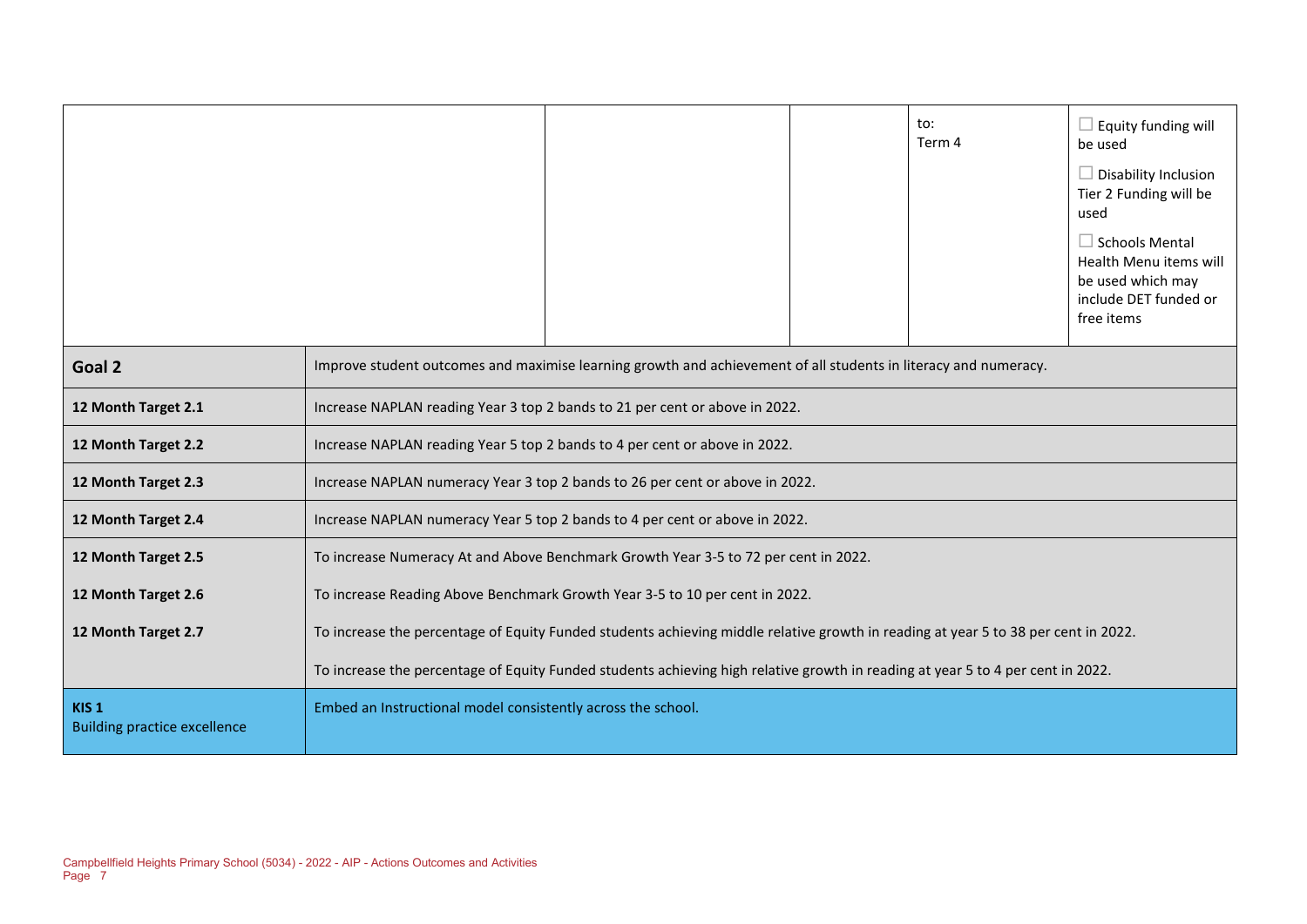| <b>Actions</b>                                                                                                                  | Deliver whole school professional learning on identified current practice, i.e. instructional model<br>Teachers to engage in reflective practice through professional learning<br>Teachers will reflect on their own classroom practice & identify strengths and areas for improvement                                                                                                                                                                                                                        |                                                                                |                                 |                                  |                                                                                                                                                                                                                                 |  |
|---------------------------------------------------------------------------------------------------------------------------------|---------------------------------------------------------------------------------------------------------------------------------------------------------------------------------------------------------------------------------------------------------------------------------------------------------------------------------------------------------------------------------------------------------------------------------------------------------------------------------------------------------------|--------------------------------------------------------------------------------|---------------------------------|----------------------------------|---------------------------------------------------------------------------------------------------------------------------------------------------------------------------------------------------------------------------------|--|
| <b>Outcomes</b>                                                                                                                 | Teachers will understand and explicitly implement the schools Instructional Model with the use of agreed language<br>Teachers will monitor and evaluate their instructional model practice<br>Teachers will be accountable for using the school's instructional model effectively<br>Students will understand the routine of the instructional model<br>Leaders will provide resources for actions to be met (financial, human and physical)<br>Leaders will engage in reflective conversations with teachers |                                                                                |                                 |                                  |                                                                                                                                                                                                                                 |  |
| <b>Success Indicators</b>                                                                                                       | - Evidence of staff being active participants in professional learning<br>- Learning Walks/Talks<br>- Peer Observations<br>- Staff, student and parent perception survey results                                                                                                                                                                                                                                                                                                                              |                                                                                |                                 |                                  |                                                                                                                                                                                                                                 |  |
| <b>Activities and Milestones</b>                                                                                                |                                                                                                                                                                                                                                                                                                                                                                                                                                                                                                               | <b>People Responsible</b>                                                      | Is this a PL<br><b>Priority</b> | When                             | <b>Funding Streams</b>                                                                                                                                                                                                          |  |
| Whole school professional learning with a focus on the 'Instructional<br>Model'.                                                |                                                                                                                                                                                                                                                                                                                                                                                                                                                                                                               | $\triangleright$ Leading Teacher(s)<br>$\triangleright$ Learning Specialist(s) | $\triangledown$ PLP Priority    | from:<br>Term 2<br>to:<br>Term 3 | \$0.00<br>$\Box$ Equity funding will<br>be used<br>$\Box$ Disability Inclusion<br>Tier 2 Funding will be<br>used<br>$\Box$ Schools Mental<br>Health Menu items will<br>be used which may<br>include DET funded or<br>free items |  |
| Actively participate in coaching sessions, peer observations to discuss<br>feedback, individual learning growth and development |                                                                                                                                                                                                                                                                                                                                                                                                                                                                                                               | ☑ Assistant Principal<br>$\triangledown$ Learning Specialist(s)                | $\Box$ PLP Priority             | from:<br>Term 2                  | \$0.00                                                                                                                                                                                                                          |  |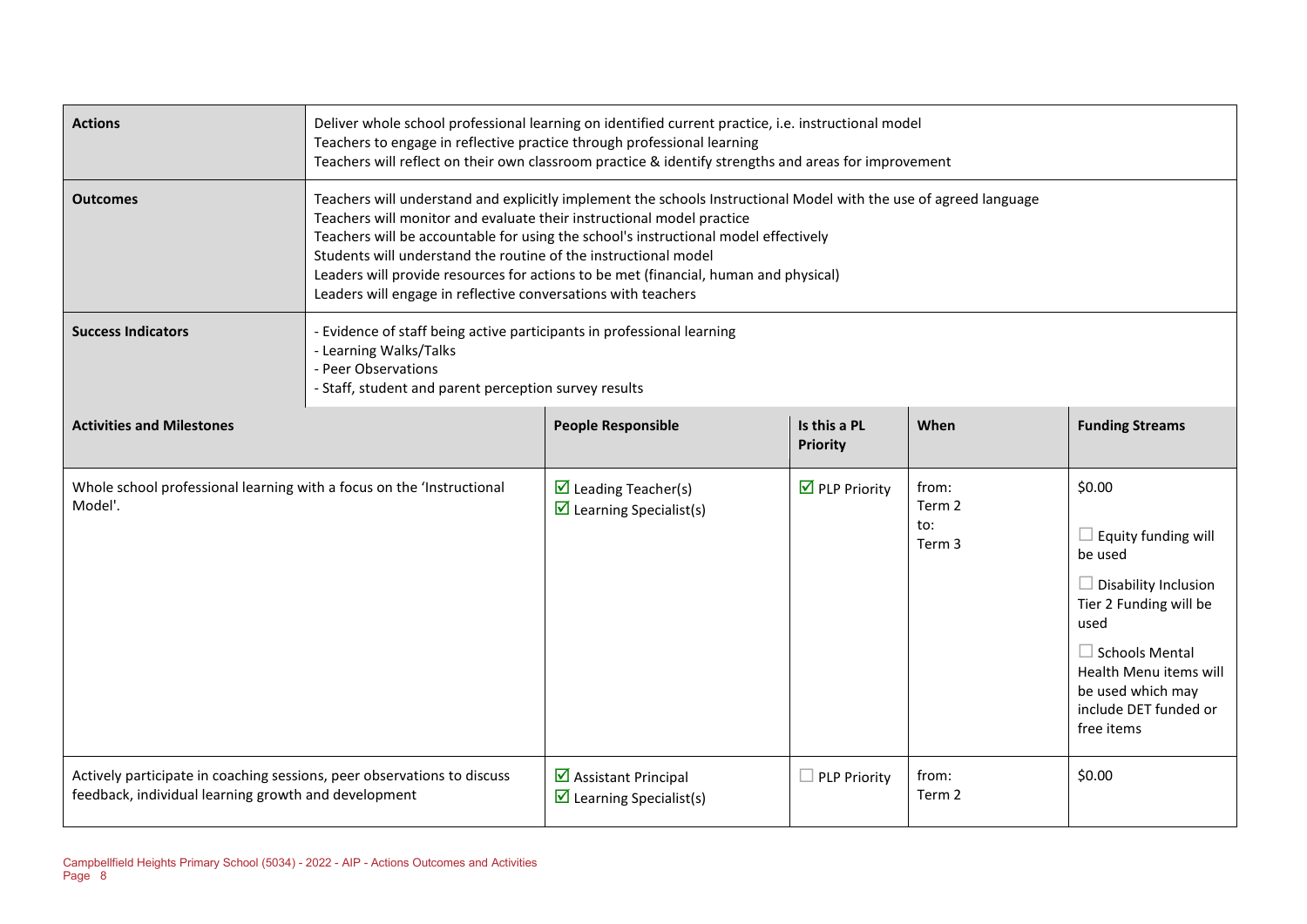|                                                                       |                                                                                                                                                                                                                                                                                                                                                                                              | $\overline{\mathbf{M}}$ Teacher(s) |                     | to:<br>Term 4                    | $\Box$ Equity funding will<br>be used<br>$\Box$ Disability Inclusion<br>Tier 2 Funding will be<br>used<br>$\Box$ Schools Mental<br>Health Menu items will<br>be used which may<br>include DET funded or<br>free items           |
|-----------------------------------------------------------------------|----------------------------------------------------------------------------------------------------------------------------------------------------------------------------------------------------------------------------------------------------------------------------------------------------------------------------------------------------------------------------------------------|------------------------------------|---------------------|----------------------------------|---------------------------------------------------------------------------------------------------------------------------------------------------------------------------------------------------------------------------------|
| Teacher self reflection regarding instructional model                 |                                                                                                                                                                                                                                                                                                                                                                                              | $\overline{\mathbf{M}}$ Teacher(s) | $\Box$ PLP Priority | from:<br>Term 2<br>to:<br>Term 3 | \$0.00<br>$\Box$ Equity funding will<br>be used<br>$\Box$ Disability Inclusion<br>Tier 2 Funding will be<br>used<br>$\Box$ Schools Mental<br>Health Menu items will<br>be used which may<br>include DET funded or<br>free items |
| KIS <sub>2</sub><br>Evidence-based high-impact<br>teaching strategies | Implement high-impact teaching strategies.                                                                                                                                                                                                                                                                                                                                                   |                                    |                     |                                  |                                                                                                                                                                                                                                 |
| <b>Actions</b>                                                        | Deliver whole school professional learning with a focus on the 'purpose' of High Impact Teaching Strategies (HITS)<br>Build middle leadership expertise to deliver and facilitate professional learning<br>Teachers to engage in reflective practice through professional learning<br>Teachers will reflect on their own classroom practice, identifying strengths and areas for improvement |                                    |                     |                                  |                                                                                                                                                                                                                                 |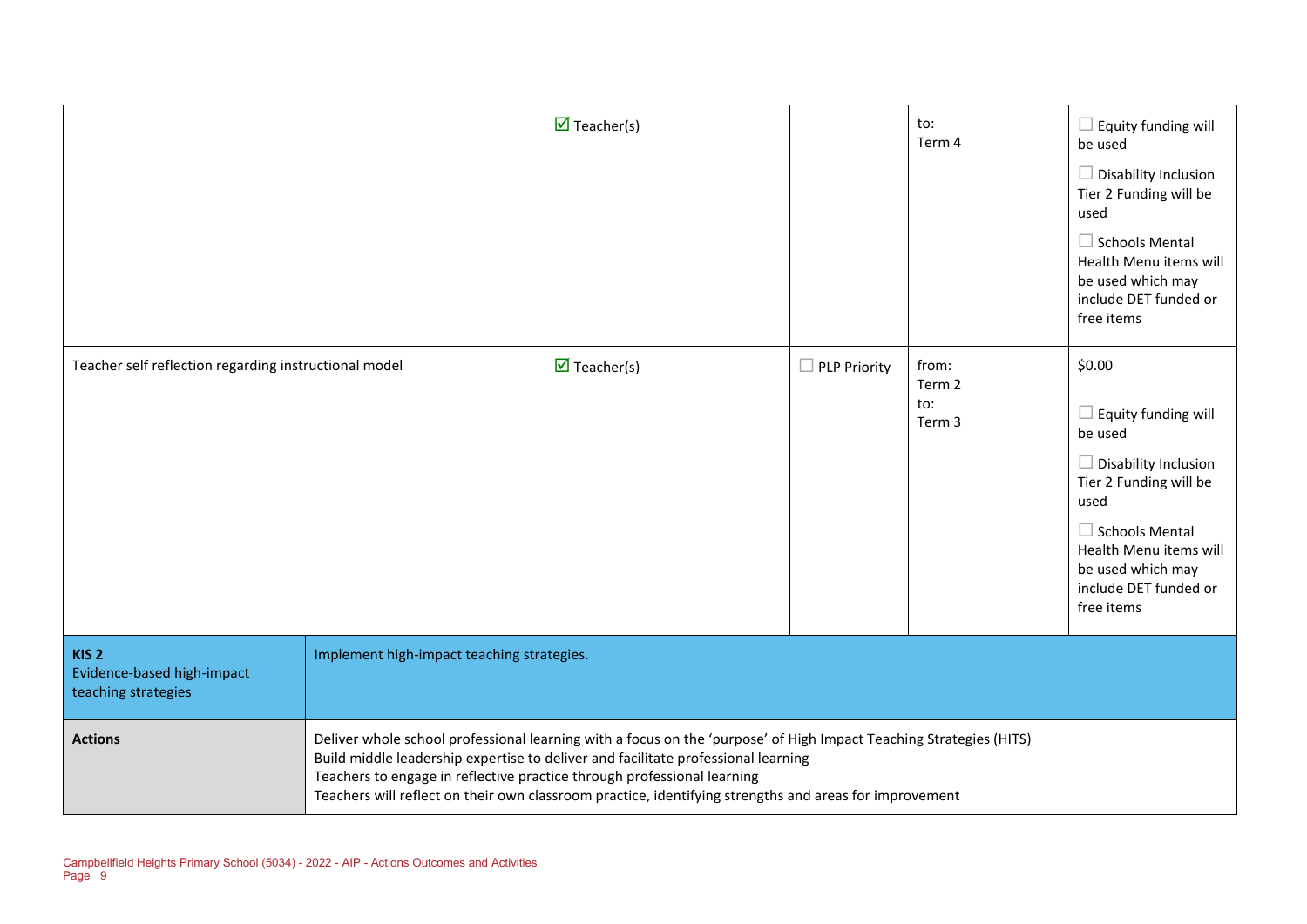| <b>Outcomes</b>                                                                                                       | Teachers will develop an understanding of what HITS is and what it isn't<br>Teachers will engage in professional conversations, peer observations, coaching & mentoring in relation to HITS<br>Teachers will monitor and evaluate their learning journey and growth through self assessment<br>Leaders will provide resources for actions to be met (financial, human and physical)<br>Leaders will engage in reflective conversations with teachers |                                                                  |                                      |                                  |                                                                                                                                                                                                                                 |
|-----------------------------------------------------------------------------------------------------------------------|------------------------------------------------------------------------------------------------------------------------------------------------------------------------------------------------------------------------------------------------------------------------------------------------------------------------------------------------------------------------------------------------------------------------------------------------------|------------------------------------------------------------------|--------------------------------------|----------------------------------|---------------------------------------------------------------------------------------------------------------------------------------------------------------------------------------------------------------------------------|
| <b>Success Indicators</b>                                                                                             | - Evidence of staff being active participants in whole school professional learning<br>- Evidence of HITS being in the classroom<br>- Referenced in professional conversations, coaching cycles, peer observations & mentoring<br>- Staff, student and parent perception survey results                                                                                                                                                              |                                                                  |                                      |                                  |                                                                                                                                                                                                                                 |
| <b>Activities and Milestones</b>                                                                                      |                                                                                                                                                                                                                                                                                                                                                                                                                                                      | <b>People Responsible</b>                                        | Is this a PL<br><b>Priority</b>      | When                             | <b>Funding Streams</b>                                                                                                                                                                                                          |
| Deliver whole school professional learning with a focus on the 'purpose'<br>of High Impact Teaching Strategies (HITS) |                                                                                                                                                                                                                                                                                                                                                                                                                                                      | Ø Assistant Principal<br>$\triangleright$ Learning Specialist(s) | $\overline{\mathbf{y}}$ PLP Priority | from:<br>Term 3<br>to:<br>Term 4 | \$0.00<br>$\Box$ Equity funding will<br>be used<br>$\Box$ Disability Inclusion<br>Tier 2 Funding will be<br>used<br>$\Box$ Schools Mental<br>Health Menu items will<br>be used which may<br>include DET funded or<br>free items |
| Build middle leadership expertise to deliver and facilitate professional<br>learning                                  |                                                                                                                                                                                                                                                                                                                                                                                                                                                      | $\triangledown$ Leadership Team                                  | $\triangledown$ PLP Priority         | from:<br>Term 3<br>to:<br>Term 4 | \$0.00                                                                                                                                                                                                                          |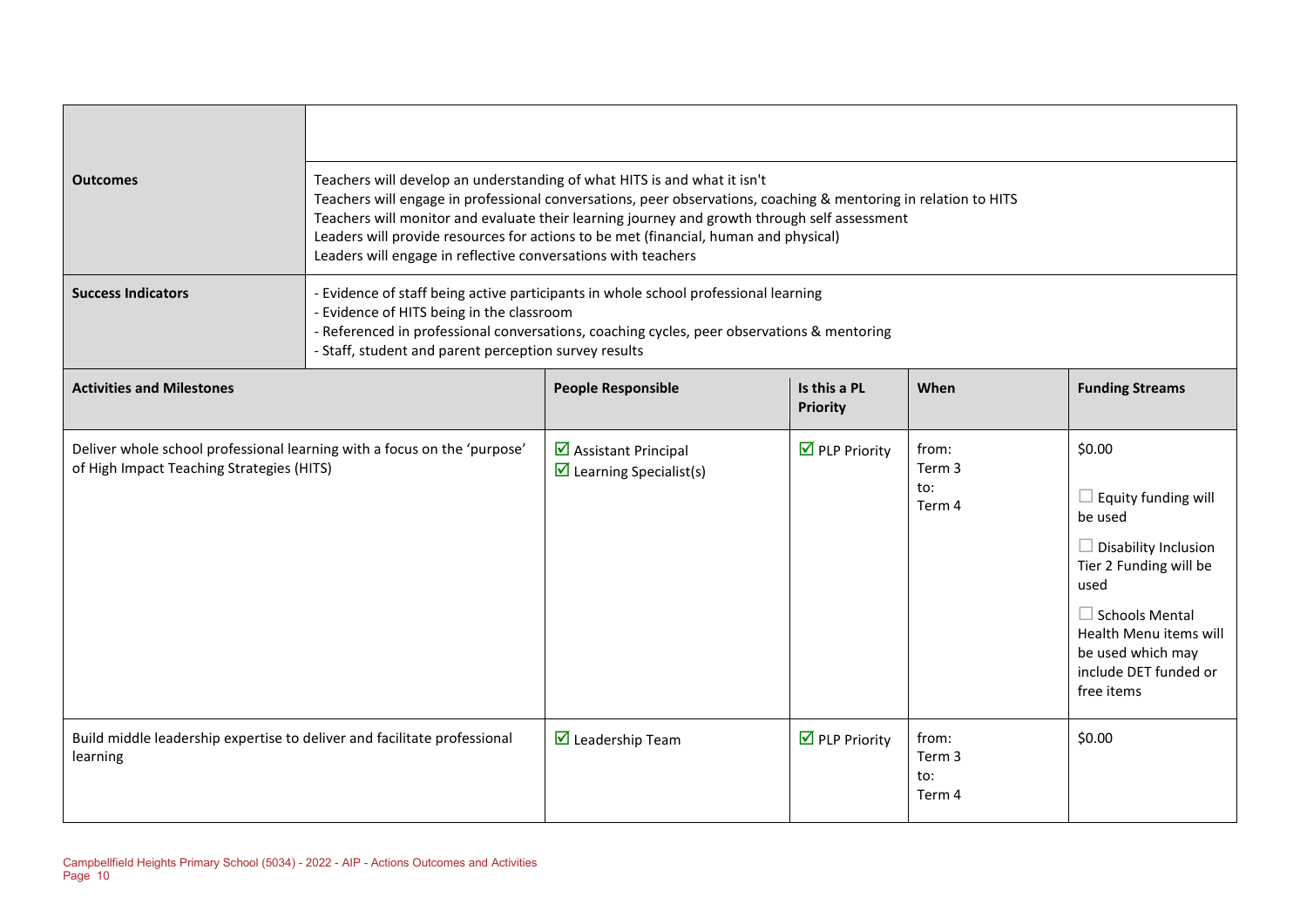|                                                                                                                                 |                                    |                               |                                  | $\Box$ Equity funding will<br>be used<br>$\Box$ Disability Inclusion<br>Tier 2 Funding will be<br>used<br>$\Box$ Schools Mental<br>Health Menu items will<br>be used which may<br>include DET funded or<br>free items              |
|---------------------------------------------------------------------------------------------------------------------------------|------------------------------------|-------------------------------|----------------------------------|------------------------------------------------------------------------------------------------------------------------------------------------------------------------------------------------------------------------------------|
| Actively participate in coaching sessions, peer observations to discuss<br>feedback, individual learning growth and development | $\overline{\mathbf{M}}$ Teacher(s) | <b>PLP Priority</b>           | from:<br>Term 3<br>to:<br>Term 4 | \$0.00<br>$\square$ Equity funding will<br>be used<br>$\Box$ Disability Inclusion<br>Tier 2 Funding will be<br>used<br>$\Box$ Schools Mental<br>Health Menu items will<br>be used which may<br>include DET funded or<br>free items |
| Teacher self reflection regarding HITS                                                                                          | $\overline{\mathbf{M}}$ Teacher(s) | <b>PLP Priority</b><br>$\Box$ | from:<br>Term 3<br>to:<br>Term 4 | \$0.00<br>$\square$ Equity funding will<br>be used<br>$\Box$ Disability Inclusion<br>Tier 2 Funding will be<br>used                                                                                                                |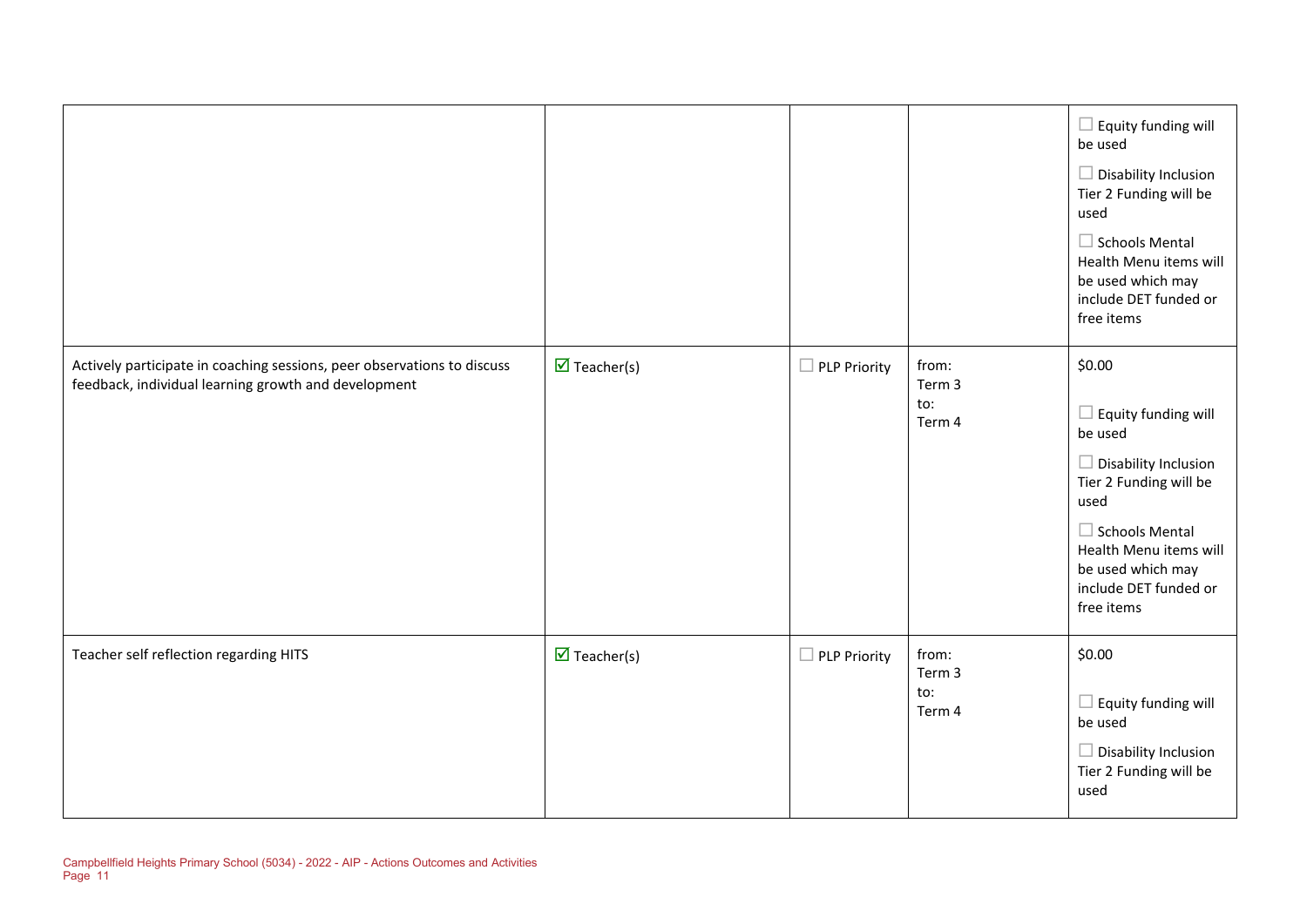|                                                                             | $\Box$ Schools Mental<br>Health Menu items will<br>be used which may<br>include DET funded or<br>free items                                                                                                                                                                                                                                                                                                                                                                                           |  |  |  |  |
|-----------------------------------------------------------------------------|-------------------------------------------------------------------------------------------------------------------------------------------------------------------------------------------------------------------------------------------------------------------------------------------------------------------------------------------------------------------------------------------------------------------------------------------------------------------------------------------------------|--|--|--|--|
| Goal 3                                                                      | Improve student engagement, agency and voice in their learning.                                                                                                                                                                                                                                                                                                                                                                                                                                       |  |  |  |  |
| 12 Month Target 3.1                                                         | Positive responses in the Attitudes to School survey Years 4 - 6 will increase for:<br>Motivation and interest to 86 per cent (2022)<br>Student voice and agency to 83 per cent (2022)<br>$\bullet$<br>Respect for Diversity to 880 per cent (2022)<br>Sense of confidence to 86 per cent (2022)<br>$\bullet$                                                                                                                                                                                         |  |  |  |  |
| 12 Month Target 3.2                                                         | Positive responses in the School Staff Survey (Prim/Teach) will increase for:<br>Academic Emphasis to (2019) to 41 per cent (2022)<br>Collective Efficacy to 52 per cent (2022)<br>$\bullet$<br>Promote student ownership of learning to 81 per cent (2022)<br>Understand formative assessment to 88 per cent (2022)<br>Use high impact teaching strategies to 66 per cent (2022)<br>Use student feedback  to 66 per cent (2022)<br>Understand how to analyse data to 66 per cent (2022)<br>$\bullet$ |  |  |  |  |
| 12 Month Target 3.3                                                         | Positive responses in the Parent Opinion Survey will increase for:<br>Effective teaching to 93 per cent (2022)<br>$\bullet$                                                                                                                                                                                                                                                                                                                                                                           |  |  |  |  |
| 12 Month Target 3.4                                                         | To decrease the number of 20 plus days to below 26 per cent of students in 2022.                                                                                                                                                                                                                                                                                                                                                                                                                      |  |  |  |  |
| KIS <sub>1</sub><br><b>Empowering students and building</b><br>school pride | Develop and implement a school wide framework for student voice and agency.                                                                                                                                                                                                                                                                                                                                                                                                                           |  |  |  |  |
| <b>Actions</b>                                                              | Develop a whole-school understanding of what student voice, agency and leadership in learning looks like<br>Develop and implement strategies across the school that promotes students to be active participants in their learning<br>Develop staff capacity to reflect and evaluate their own classroom practice in SVAL                                                                                                                                                                              |  |  |  |  |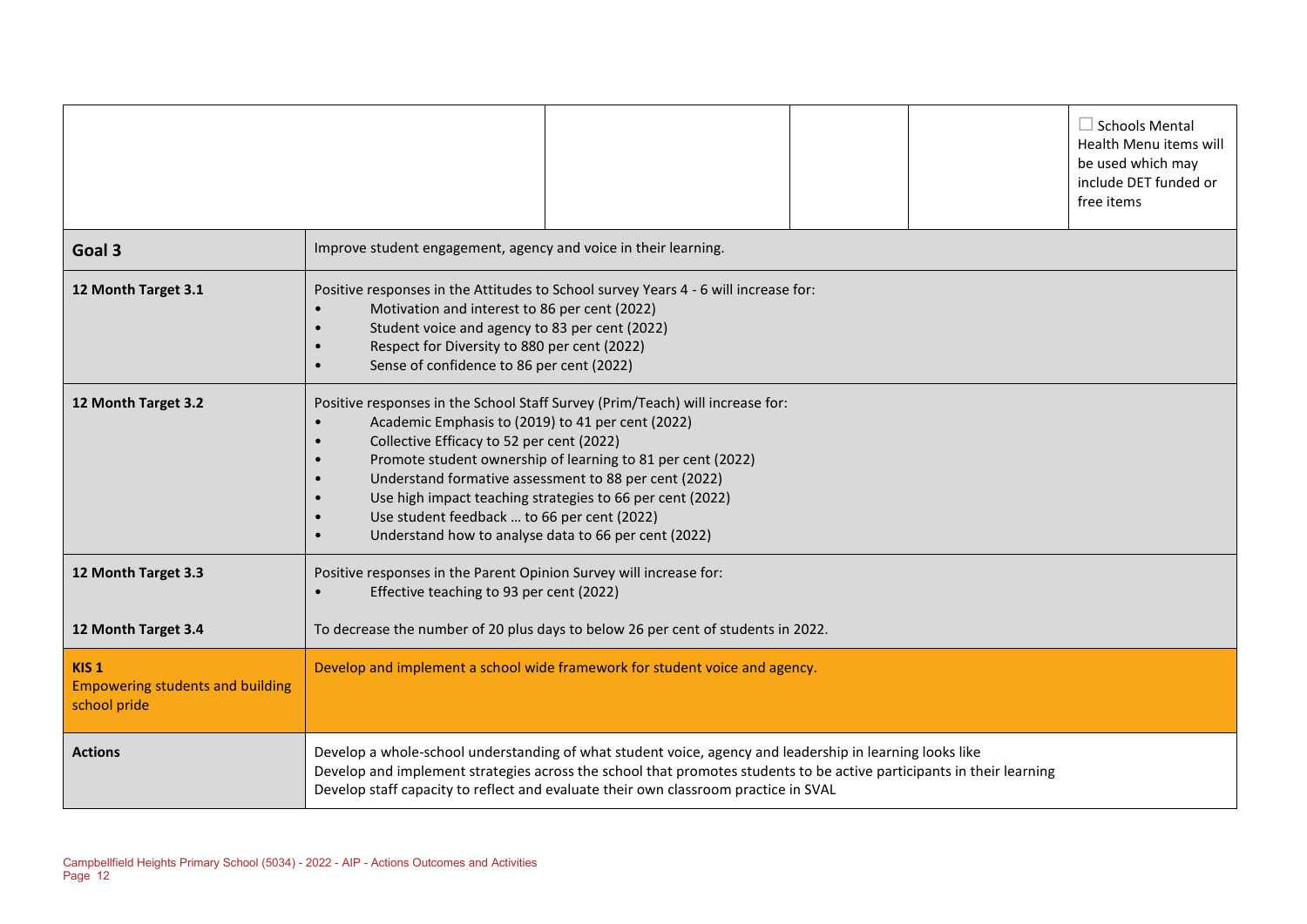| <b>Outcomes</b>                                                                                                                     | Staff will have an agreed understanding of SVAL<br>Staff will have an understanding of the targeted approach/plan to embedding SVAL<br>Staff will work with students in creating a common understanding and approach to SVAL<br>Teachers will use self reflection tools to drive their SVAL practice and implement strategies accordingly<br>Leaders will provide resources for actions to be met (financial, human and physical)<br>Leaders will engage in SVAL and support whole-school implementation |                                                                                                         |                                      |                                  |                                                                                                                                                                                                                                     |
|-------------------------------------------------------------------------------------------------------------------------------------|----------------------------------------------------------------------------------------------------------------------------------------------------------------------------------------------------------------------------------------------------------------------------------------------------------------------------------------------------------------------------------------------------------------------------------------------------------------------------------------------------------|---------------------------------------------------------------------------------------------------------|--------------------------------------|----------------------------------|-------------------------------------------------------------------------------------------------------------------------------------------------------------------------------------------------------------------------------------|
| <b>Success Indicators</b>                                                                                                           | - Staff, Student, Parent Surveys<br>- Teacher judgements/curriculum reporting<br>- Evidence from Learning Walks/Peer Observations<br>- Staff reflection and feedback tools                                                                                                                                                                                                                                                                                                                               |                                                                                                         |                                      |                                  |                                                                                                                                                                                                                                     |
| <b>Activities and Milestones</b>                                                                                                    |                                                                                                                                                                                                                                                                                                                                                                                                                                                                                                          | <b>People Responsible</b>                                                                               | Is this a PL<br>Priority             | When                             | <b>Funding Streams</b>                                                                                                                                                                                                              |
| with a focus on building capacity of staff in developing their<br>understanding of Student Voice and Agency                         | Develop and structure a schedule for Whole School Professional Learning                                                                                                                                                                                                                                                                                                                                                                                                                                  | $\overline{\mathbf{M}}$ All Staff<br>$\triangleright$ Leadership Team<br>Student Wellbeing Co-ordinator | $\overline{\mathbf{M}}$ PLP Priority | from:<br>Term 1<br>to:<br>Term 4 | \$5,000.00<br>$\Box$ Equity funding will<br>be used<br>$\Box$ Disability Inclusion<br>Tier 2 Funding will be<br>used<br>$\Box$ Schools Mental<br>Health Menu items will<br>be used which may<br>include DET funded or<br>free items |
| Schedule regular opportunities for staff to develop strategies that<br>promote students to be active participants in their learning |                                                                                                                                                                                                                                                                                                                                                                                                                                                                                                          | $\triangledown$ Leadership Team                                                                         | $\overline{\mathbf{M}}$ PLP Priority | from:<br>Term 1<br>to:<br>Term 4 | \$0.00<br>$\Box$ Equity funding will<br>be used                                                                                                                                                                                     |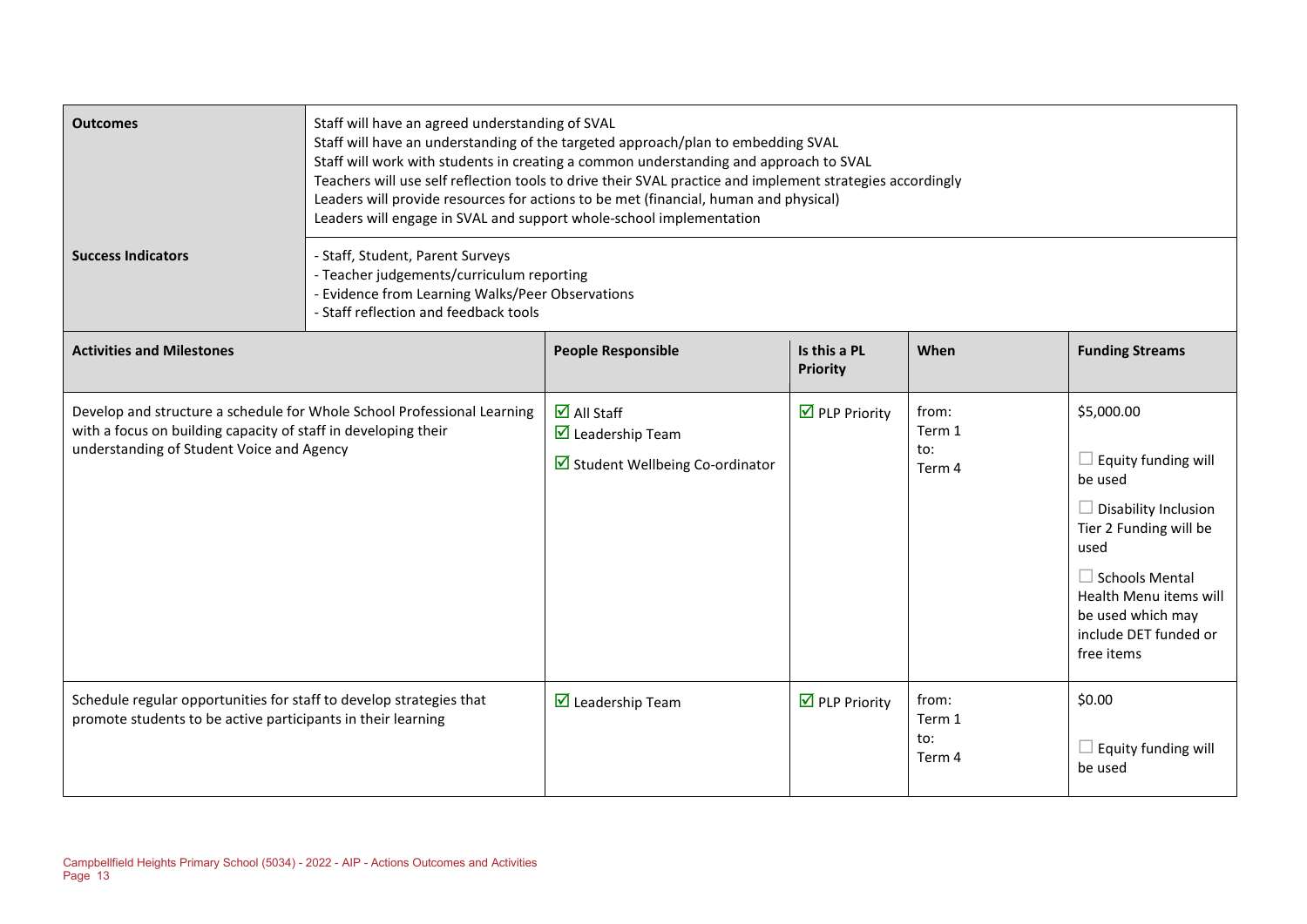|                                                                      |                                                                                                                                                                                                                          |                                                            |                                      |                                  | $\Box$ Disability Inclusion<br>Tier 2 Funding will be<br>used<br>$\Box$ Schools Mental<br>Health Menu items will<br>be used which may<br>include DET funded or<br>free items                                                    |
|----------------------------------------------------------------------|--------------------------------------------------------------------------------------------------------------------------------------------------------------------------------------------------------------------------|------------------------------------------------------------|--------------------------------------|----------------------------------|---------------------------------------------------------------------------------------------------------------------------------------------------------------------------------------------------------------------------------|
| Refine staff self-reflection processes for SVAL within the classroom |                                                                                                                                                                                                                          | School Improvement Team<br>Student Wellbeing Co-ordinator  | $\overline{\mathbf{M}}$ PLP Priority | from:<br>Term 1<br>to:<br>Term 4 | \$0.00<br>$\Box$ Equity funding will<br>be used<br>$\Box$ Disability Inclusion<br>Tier 2 Funding will be<br>used<br>$\Box$ Schools Mental<br>Health Menu items will<br>be used which may<br>include DET funded or<br>free items |
| Goal 4                                                               | Improve student learning through enhanced parent engagement.                                                                                                                                                             |                                                            |                                      |                                  |                                                                                                                                                                                                                                 |
| 12 Month Target 4.1                                                  | Positive responses in the School Staff Survey (Prin/Teach) will increase for:<br>Trust in students and parents to 39 per cent (2022)<br>$\bullet$<br>Parent and community involvement to 45 per cent (2022)<br>$\bullet$ |                                                            |                                      |                                  |                                                                                                                                                                                                                                 |
| 12 Month Target 4.2                                                  | Positive responses in the Parent Opinion Survey will increase for:<br>$\bullet$                                                                                                                                          | Parent participation and involvement to 81 per cent (2022) |                                      |                                  |                                                                                                                                                                                                                                 |
| KIS <sub>1</sub><br><b>Building communities</b>                      | Enhance learning partnerships between the students, staff and families.                                                                                                                                                  |                                                            |                                      |                                  |                                                                                                                                                                                                                                 |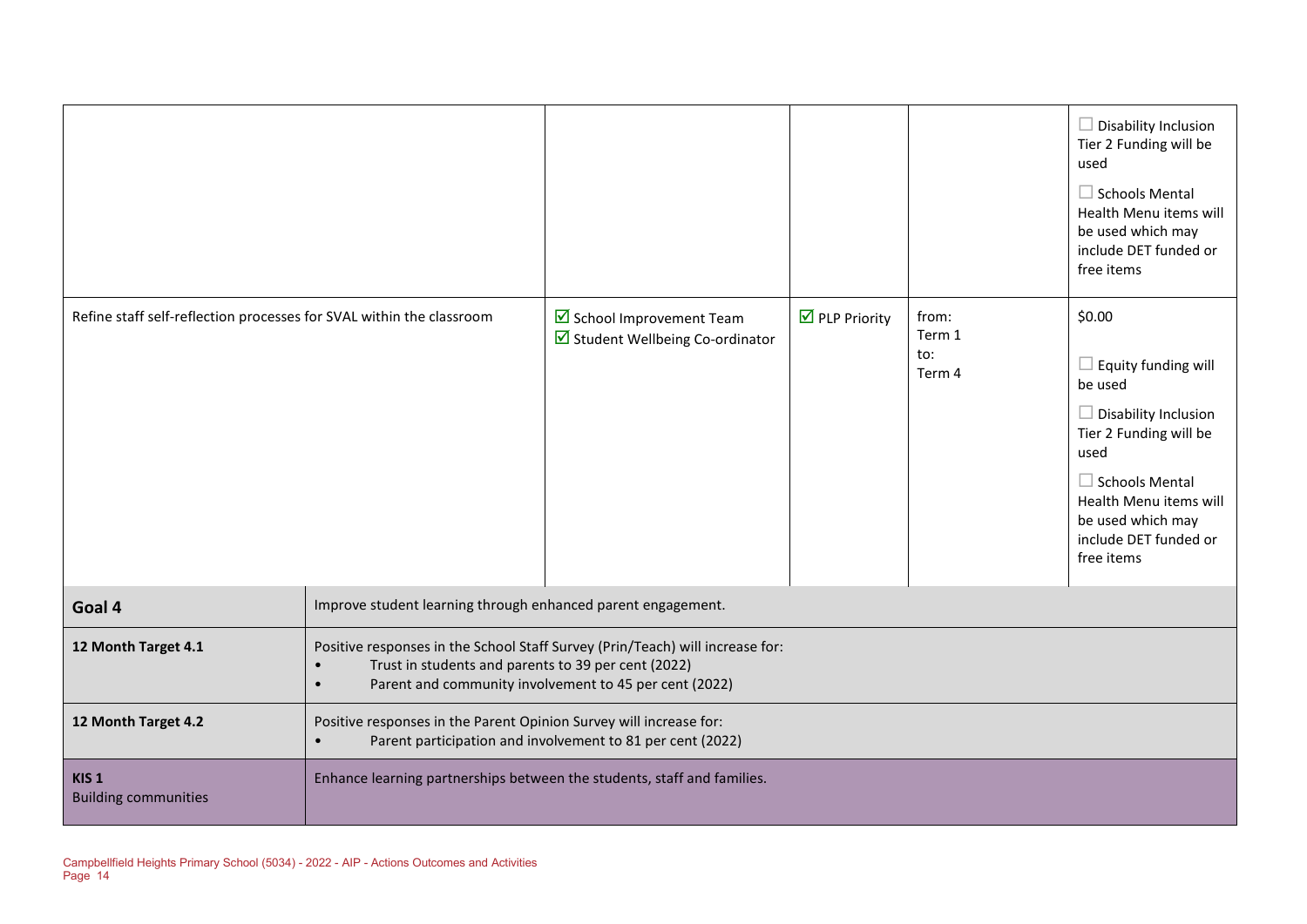| <b>Actions</b>                                    | Research evidence-based practices that enhance learning partnerships between students, staff and families<br>Gain feedback from students, staff and families regarding learning partnerships<br>Create an action plan for establishing learning partnerships between students, staff and families<br>Use Google Classrooms as a tool to support student learning (grades 3-6) |                                                                                                                                                                                                                                                                                |                                      |                                  |                                                                                                                                                                                                                                                |  |  |
|---------------------------------------------------|-------------------------------------------------------------------------------------------------------------------------------------------------------------------------------------------------------------------------------------------------------------------------------------------------------------------------------------------------------------------------------|--------------------------------------------------------------------------------------------------------------------------------------------------------------------------------------------------------------------------------------------------------------------------------|--------------------------------------|----------------------------------|------------------------------------------------------------------------------------------------------------------------------------------------------------------------------------------------------------------------------------------------|--|--|
| <b>Outcomes</b>                                   |                                                                                                                                                                                                                                                                                                                                                                               | Engagement Team identifies evidence-based practices that enhance learning partnerships between students, staff and families<br>Teachers and students (grade 3-6) are confident in the use of Google Classrooms<br>Action Plan for established learning partnerships is created |                                      |                                  |                                                                                                                                                                                                                                                |  |  |
| <b>Success Indicators</b>                         | Action Plan documentation<br>Google Classrooms in grades 3-6 evident in planners<br>Results from surveys                                                                                                                                                                                                                                                                      |                                                                                                                                                                                                                                                                                |                                      |                                  |                                                                                                                                                                                                                                                |  |  |
| <b>Activities and Milestones</b>                  |                                                                                                                                                                                                                                                                                                                                                                               | <b>People Responsible</b>                                                                                                                                                                                                                                                      | Is this a PL<br>Priority             | When                             | <b>Funding Streams</b>                                                                                                                                                                                                                         |  |  |
| Leasing of laptops                                |                                                                                                                                                                                                                                                                                                                                                                               | $\overline{\mathbf{y}}$ Principal                                                                                                                                                                                                                                              | $\Box$ PLP Priority                  | from:<br>Term 1<br>to:<br>Term 4 | \$12,000.00<br>$\overline{\mathbf{y}}$ Equity funding will<br>be used<br>Disability Inclusion<br>Tier 2 Funding will be<br>used<br>$\Box$ Schools Mental<br>Health Menu items will<br>be used which may<br>include DET funded or<br>free items |  |  |
| Professional Learning regarding Google Classrooms |                                                                                                                                                                                                                                                                                                                                                                               | $\overline{\mathbf{M}}$ Teacher(s)                                                                                                                                                                                                                                             | $\overline{\mathbf{M}}$ PLP Priority | from:<br>Term 1<br>to:<br>Term 3 | \$0.00                                                                                                                                                                                                                                         |  |  |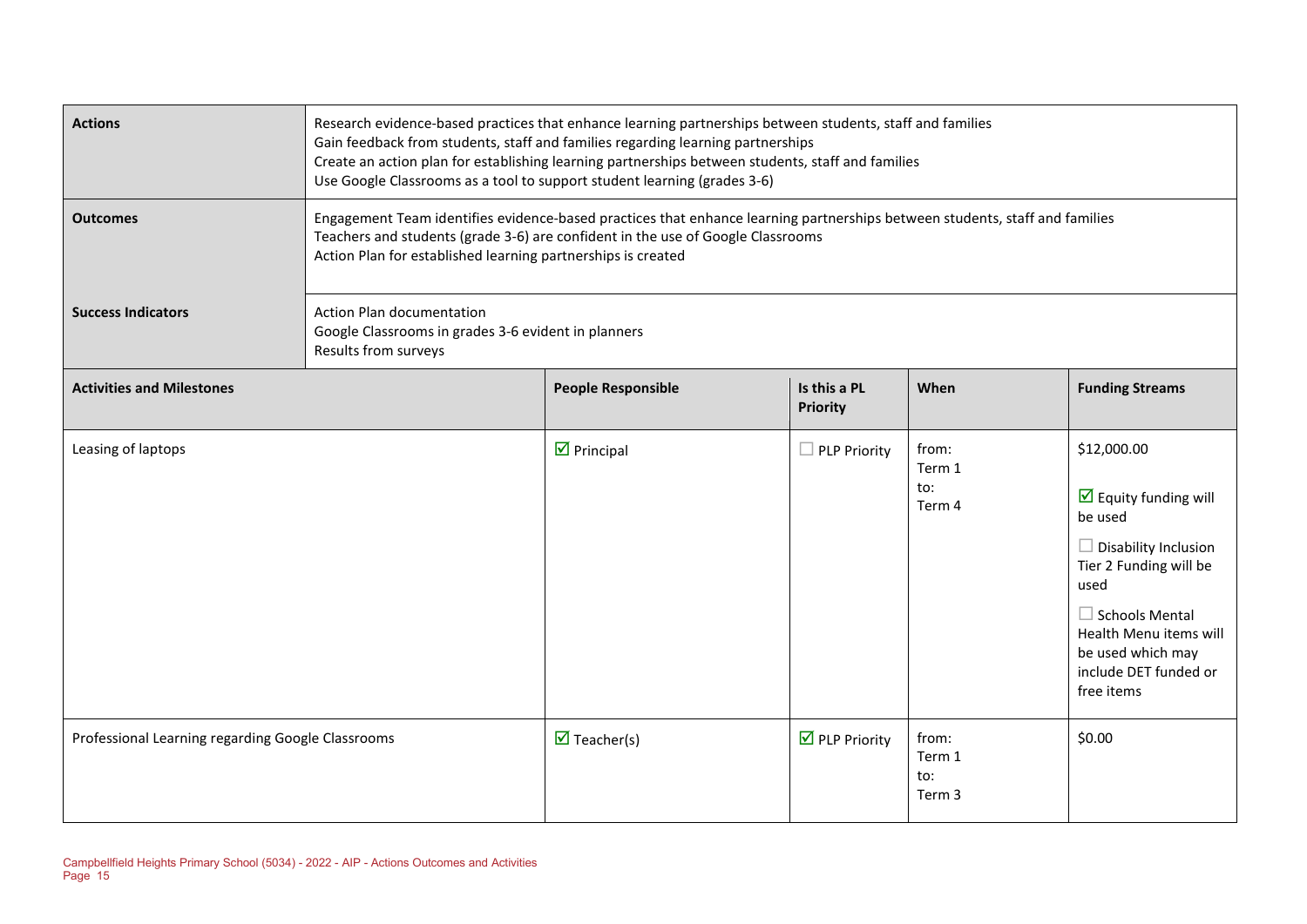|                                                                                                                                        |                                        |                          |                                  | $\Box$ Equity funding will<br>be used<br>$\Box$ Disability Inclusion<br>Tier 2 Funding will be<br>used<br>$\Box$ Schools Mental<br>Health Menu items will<br>be used which may<br>include DET funded or<br>free items           |
|----------------------------------------------------------------------------------------------------------------------------------------|----------------------------------------|--------------------------|----------------------------------|---------------------------------------------------------------------------------------------------------------------------------------------------------------------------------------------------------------------------------|
| Set up Engagement Team to research evidence-based practices that<br>enhance learning partnerships between students, staff and families | $\triangleright$ Principal             | <b>PLP Priority</b><br>ப | from:<br>Term 3<br>to:<br>Term 3 | \$0.00<br>$\Box$ Equity funding will<br>be used<br>$\Box$ Disability Inclusion<br>Tier 2 Funding will be<br>used<br>$\Box$ Schools Mental<br>Health Menu items will<br>be used which may<br>include DET funded or<br>free items |
| Surveys regarding learning partnerships                                                                                                | $\overline{\mathbf{M}}$ Wellbeing Team | <b>PLP Priority</b>      | from:<br>Term 3<br>to:<br>Term 3 | \$0.00<br>$\square$ Equity funding will<br>be used<br>$\Box$ Disability Inclusion<br>Tier 2 Funding will be<br>used                                                                                                             |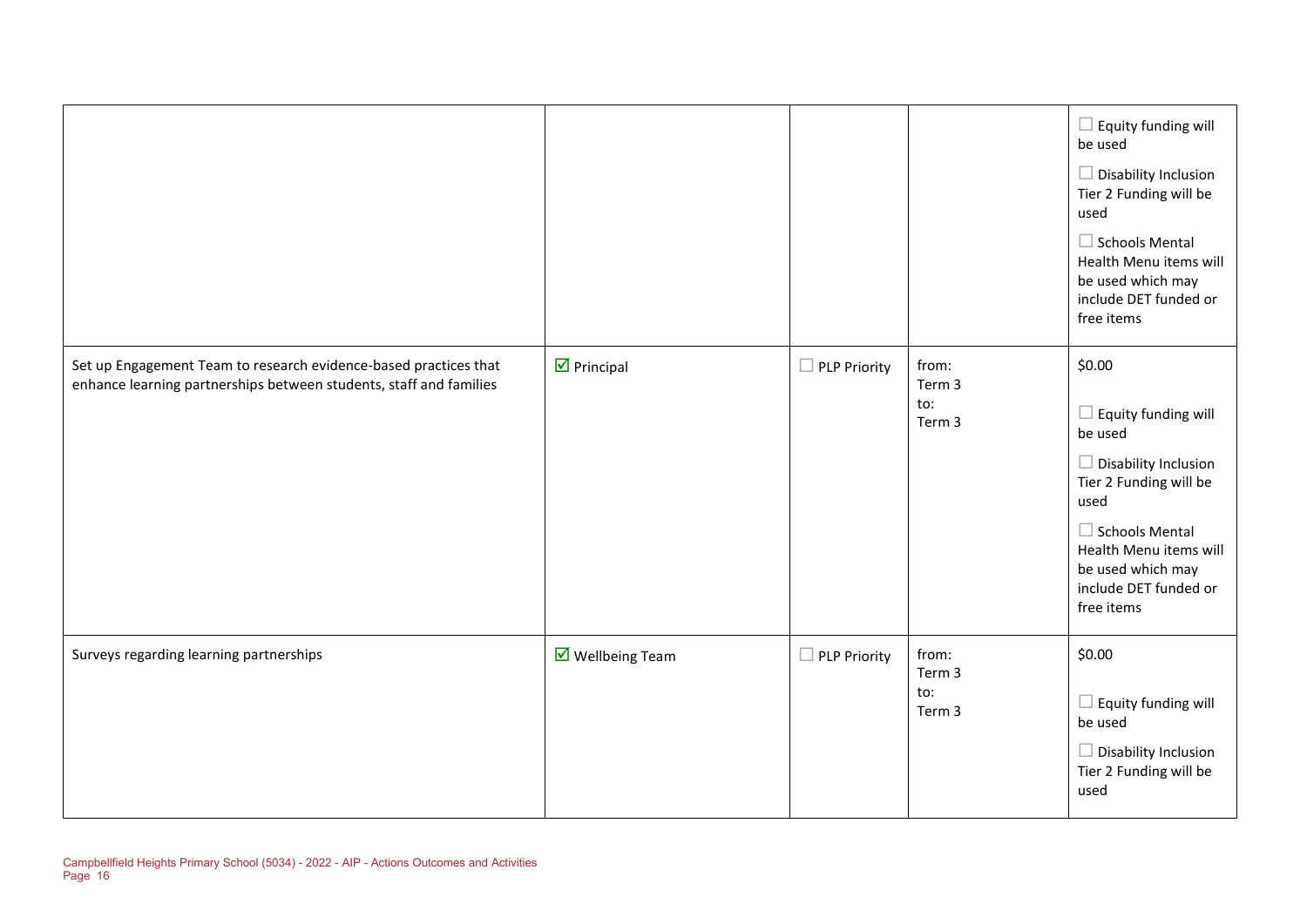|                      |                                |                     |                                  | $\Box$ Schools Mental<br>Health Menu items will<br>be used which may<br>include DET funded or<br>free items                                                                                                                         |
|----------------------|--------------------------------|---------------------|----------------------------------|-------------------------------------------------------------------------------------------------------------------------------------------------------------------------------------------------------------------------------------|
| Document Action Plan | $\triangledown$ Wellbeing Team | $\Box$ PLP Priority | from:<br>Term 4<br>to:<br>Term 4 | \$1,000.00<br>$\Box$ Equity funding will<br>be used<br>$\Box$ Disability Inclusion<br>Tier 2 Funding will be<br>used<br>$\Box$ Schools Mental<br>Health Menu items will<br>be used which may<br>include DET funded or<br>free items |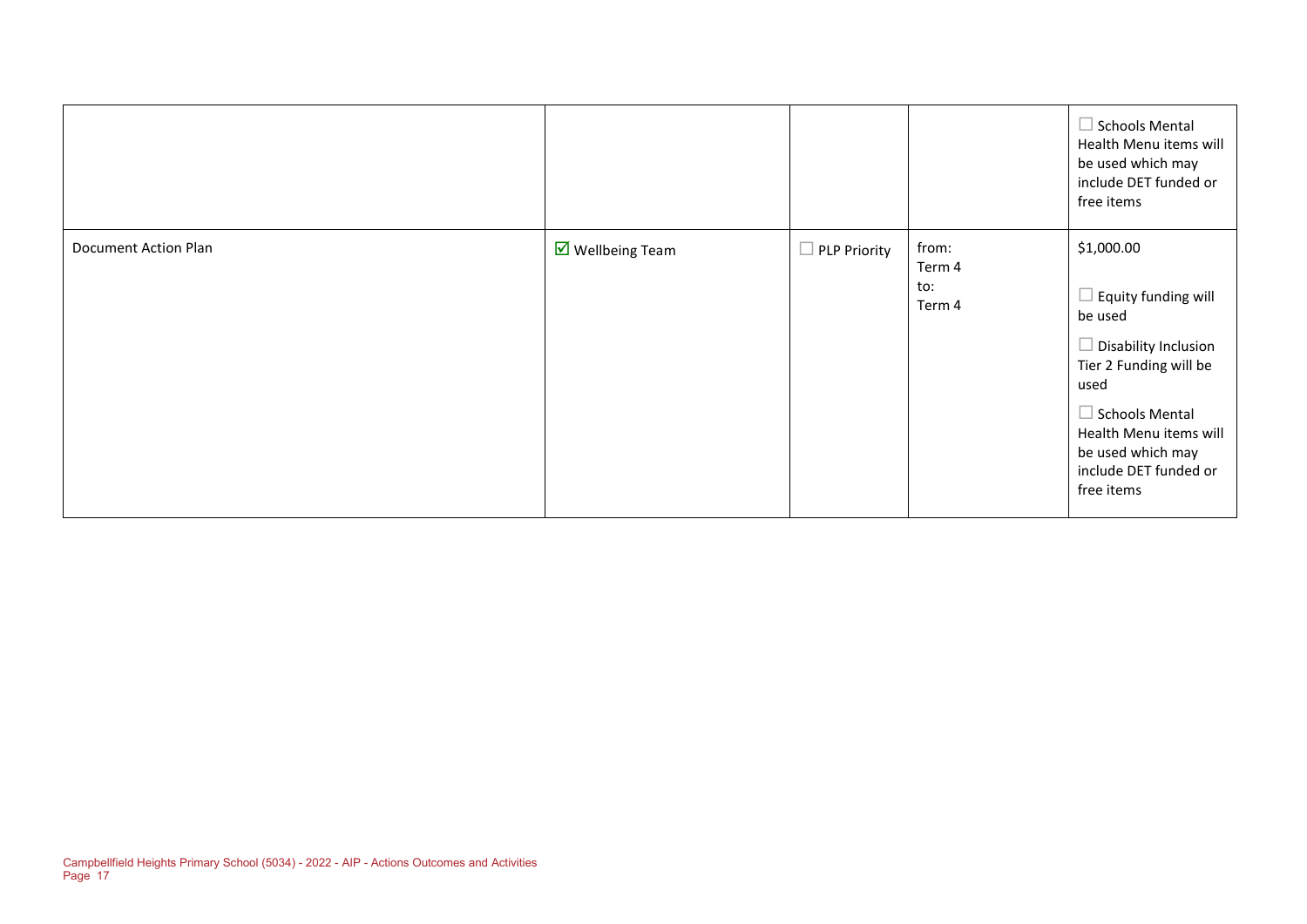### **Funding Planner**

### Summary of Budget and Allocated Funding

| <b>Summary of Budget</b>            | School's total funding (\$) | <b>Funding Allocated in activities (\$)</b> | Still available/shortfall |
|-------------------------------------|-----------------------------|---------------------------------------------|---------------------------|
| <b>Equity Funding</b>               | \$211,000.00                | \$211,000.00                                | \$0.00                    |
| Disability Inclusion Tier 2 Funding | \$0.00                      | \$0.00                                      | \$0.00                    |
| Schools Mental Health Fund and Menu | \$0.00                      | \$0.00                                      | \$0.00                    |
| <b>Total</b>                        | \$211,000.00                | \$211,000.00                                | \$0.00                    |

#### Activities and Milestones – Total Budget

| <b>Activities and Milestones</b> | <b>Budget</b> |
|----------------------------------|---------------|
| Leasing of laptops               | \$12,000.00   |
| <b>Totals</b>                    | \$12,000.00   |

### Activities and Milestones - Equity Funding

| <b>Activities and Milestones</b> | When                             | Funding allocated (\$) | <b>Category</b>                |
|----------------------------------|----------------------------------|------------------------|--------------------------------|
| Leasing of laptops               | from:<br>Term 1<br>to:<br>Term 4 | \$12,000.00            | $\overline{\mathbf{M}}$ Assets |
| <b>Totals</b>                    |                                  | \$12,000.00            |                                |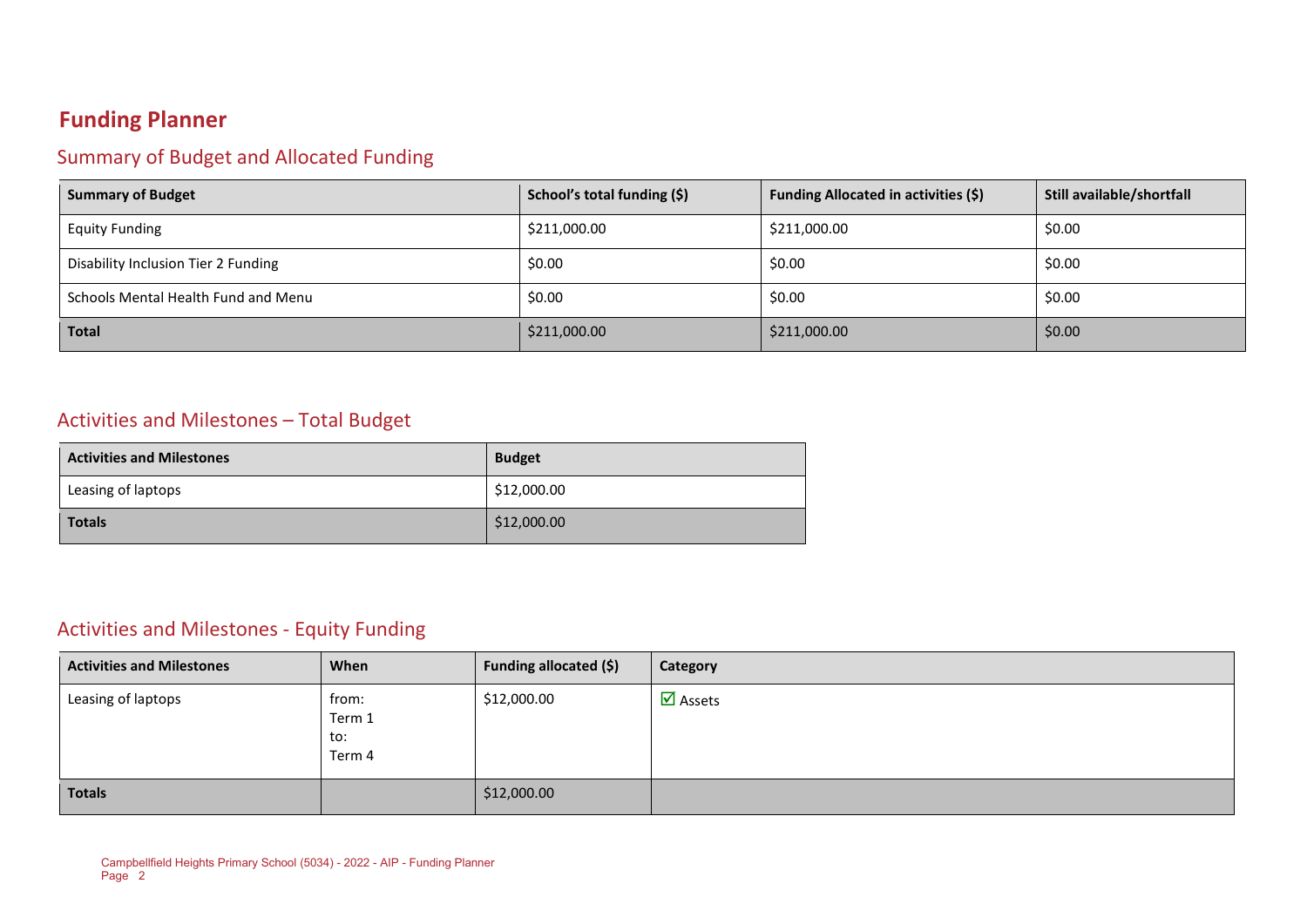### Activities and Milestones - Disability Inclusion Funding

| <b>Activities and Milestones</b> | When | Funding allocated (\$) | Category |
|----------------------------------|------|------------------------|----------|
| Totals                           |      | \$0.00                 |          |

#### Activities and Milestones - Schools Mental Health Fund and Menu

| <b>Activities and Milestones</b> | <b>When</b> | Funding allocated (\$) | Category |
|----------------------------------|-------------|------------------------|----------|
| Totals                           |             | \$0.00                 |          |

### Additional Funding Planner – Total Budget

| <b>Activities and Milestones</b> | <b>Budget</b> |  |
|----------------------------------|---------------|--|
| Remainder of equity              | \$211,000.00  |  |
| <b>Totals</b>                    | \$211,000.00  |  |

#### Additional Funding Planner – Equity Funding

| <b>Activities and Milestones</b> | <b>When</b>     | <b>Funding allocated (\$)</b> | Category                     |
|----------------------------------|-----------------|-------------------------------|------------------------------|
| Remainder of equity              | from:<br>Term 1 | \$199,000.00                  | $\Box$ School-based staffing |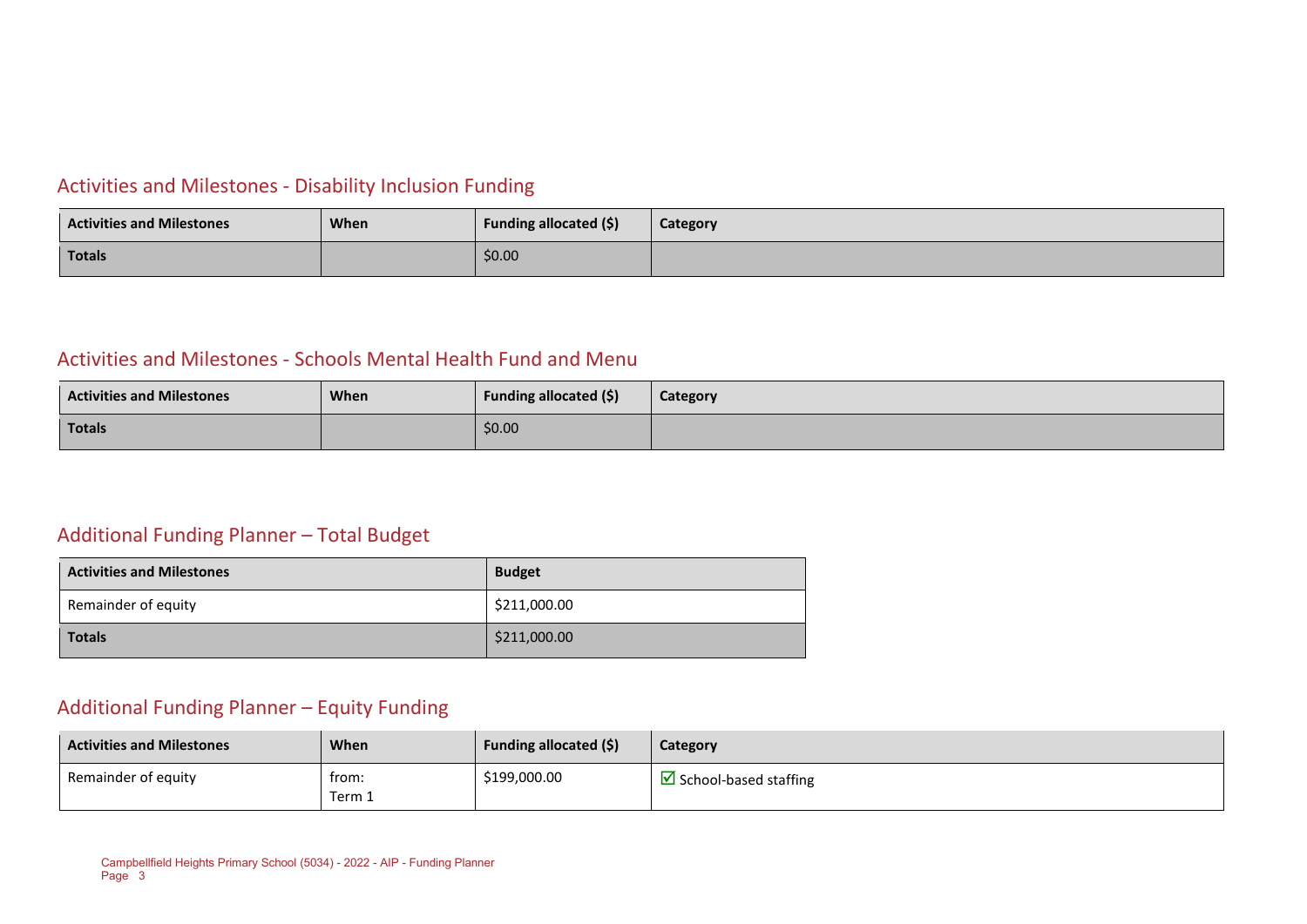|               | to:<br>Term 4 |              |  |
|---------------|---------------|--------------|--|
| <b>Totals</b> |               | \$199,000.00 |  |

### Additional Funding Planner – Disability Inclusion Funding

| <b>Activities and Milestones</b> | When                             | Funding allocated (\$) | Category |
|----------------------------------|----------------------------------|------------------------|----------|
| Remainder of equity              | from:<br>Term 1<br>to:<br>Term 4 |                        |          |
| <b>Totals</b>                    |                                  |                        |          |

### Additional Funding Planner – Schools Mental Health Fund and Menu

| <b>Activities and Milestones</b> | When                             | Funding allocated (\$) | Category |
|----------------------------------|----------------------------------|------------------------|----------|
| Remainder of equity              | from:<br>Term 1<br>to:<br>Term 4 | \$0.00                 |          |
| <b>Totals</b>                    |                                  | \$0.00                 |          |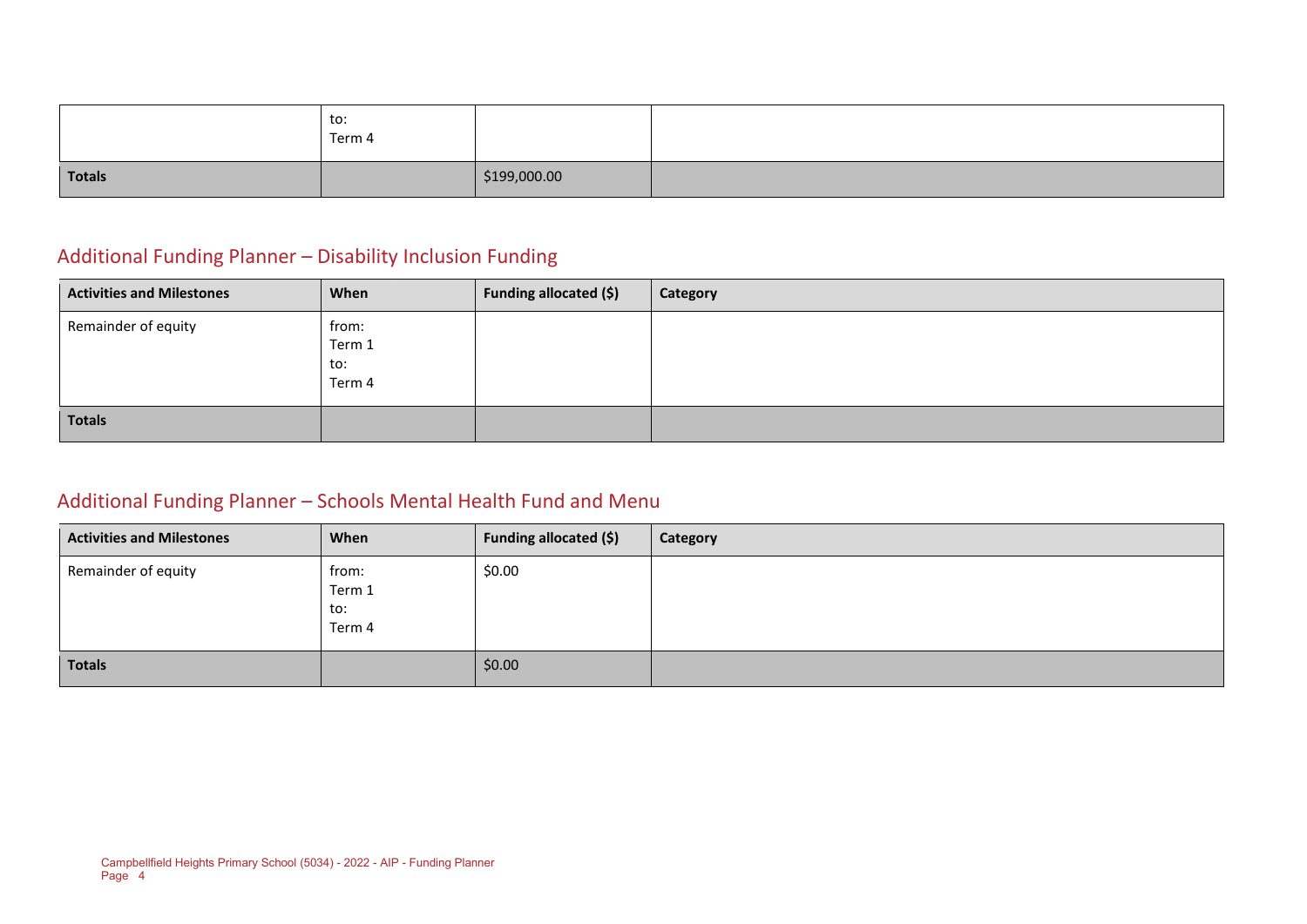# **Professional Learning and Development Plan**

 $\sim$ 

| <b>Professional Learning Priority</b>                                                                                                 | Who                                                                                                 | When                             | <b>Key Professional Learning</b><br><b>Strategies</b>                                                                                             | <b>Organisational Structure</b>                                                                                                                                       | <b>Expertise Accessed</b>                                                                                                                                                                                                                                       | Where                           |
|---------------------------------------------------------------------------------------------------------------------------------------|-----------------------------------------------------------------------------------------------------|----------------------------------|---------------------------------------------------------------------------------------------------------------------------------------------------|-----------------------------------------------------------------------------------------------------------------------------------------------------------------------|-----------------------------------------------------------------------------------------------------------------------------------------------------------------------------------------------------------------------------------------------------------------|---------------------------------|
| Whole school professional<br>learning with a focus on the<br>'Instructional Model'.                                                   | $\triangledown$ Leading<br>Teacher(s)<br>$\overline{\mathbf{M}}$ Learning<br>Specialist(s)          | from:<br>Term 2<br>to:<br>Term 3 | $\triangledown$ Planning<br>$\boxtimes$ Collaborative Inquiry/Action<br>Research team<br>$\triangleright$ Curriculum development                  | $\triangleright$ Formal School Meeting /<br>Internal Professional Learning<br>Sessions<br>$\overline{\mathbf{M}}$ PLC/PLT Meeting                                     | $\overline{\mathbf{M}}$ Internal staff<br>$\triangleright$ Learning Specialist<br>$\overline{\mathbf{y}}$ Departmental<br>resources<br><b>Mathematics Companion</b><br>Top Ten FUSE<br>$\triangledown$ Pedagogical Model                                        | $\overline{\mathbf{M}}$ On-site |
| Deliver whole school<br>professional learning with a<br>focus on the 'purpose' of High<br><b>Impact Teaching Strategies</b><br>(HITS) | $\overline{\mathbf{z}}$ Assistant<br>Principal<br>$\overline{\mathbf{M}}$ Learning<br>Specialist(s) | from:<br>Term 3<br>to:<br>Term 4 | $\triangleright$ Collaborative Inquiry/Action<br>Research team<br>$\triangleright$ Formalised PLC/PLTs<br>$\triangledown$ Demonstration lessons   | $\triangleright$ Formal School Meeting /<br>Internal Professional Learning<br>Sessions<br>$\overline{\mathbf{M}}$ PLC/PLT Meeting                                     | $\overline{\mathbf{2}}$ Internal staff<br>$\blacksquare$ Learning Specialist<br>$\overline{\mathbf{y}}$ Literacy Leaders<br>$\overline{\mathbf{y}}$ Departmental<br>resources<br><b>HITS FUSE</b><br>$\triangleright$ High Impact Teaching<br>Strategies (HITS) | $\overline{\mathbf{M}}$ On-site |
| Build middle leadership<br>expertise to deliver and<br>facilitate professional learning                                               | $\triangledown$ Leadership<br>Team                                                                  | from:<br>Term 3<br>to:<br>Term 4 | $\triangledown$ Preparation<br>$\triangleright$ Peer observation including<br>feedback and reflection<br>$\blacksquare$ Individualised Reflection | $\triangledown$ Formal School Meeting /<br>Internal Professional Learning<br>Sessions<br>$\triangleright$ Timetabled Planning Day<br>$\triangleright$ PLC/PLT Meeting | $\overline{\mathbf{M}}$ Internal staff<br>$\overline{\mathbf{M}}$ Bastow<br>program/course                                                                                                                                                                      | $\overline{\mathbf{z}}$ On-site |